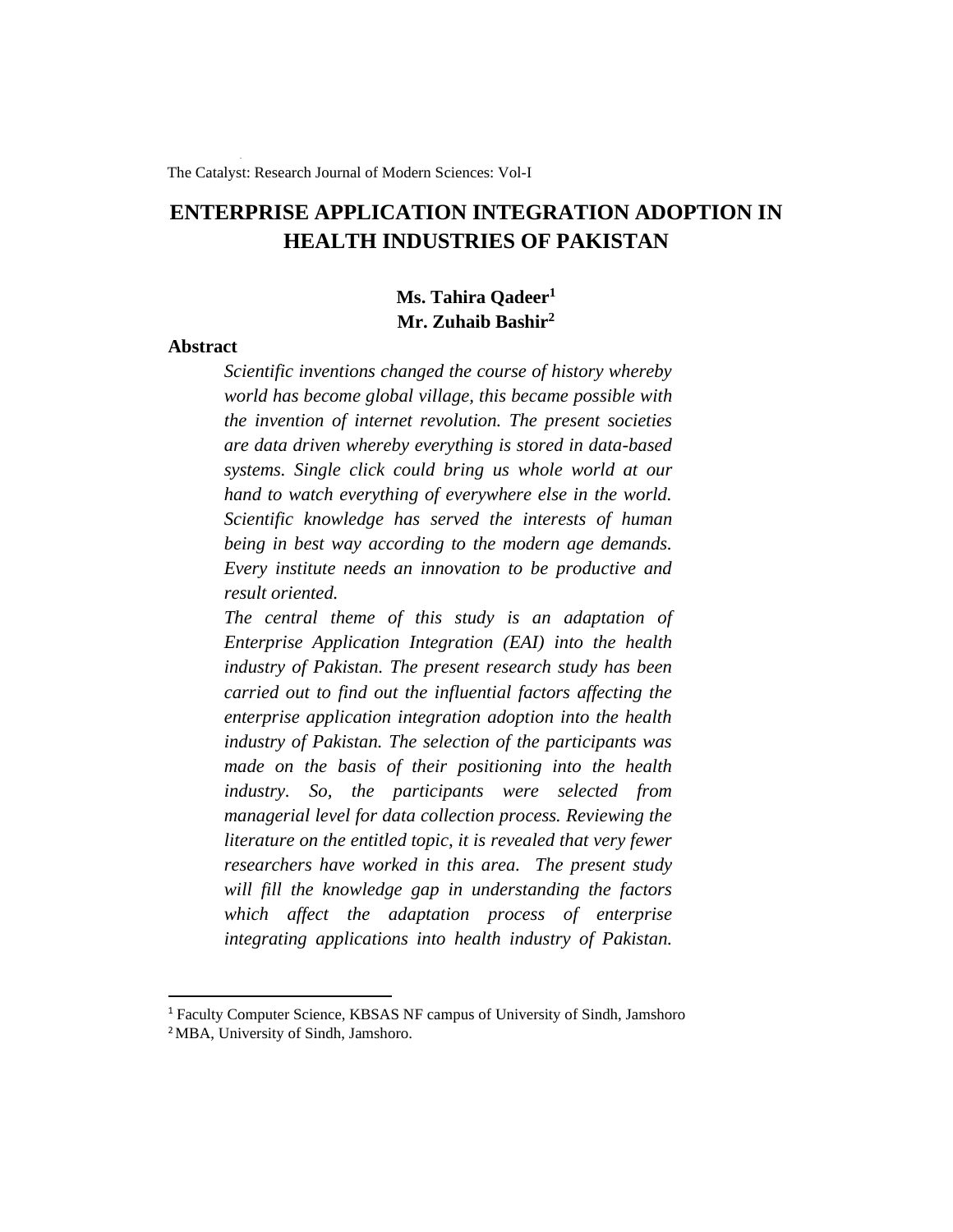**2** *The Catalyst*

*The present research will be helpful for policy makers in the health care systems of Pakistan.* 

**Key words:** *Enterprise Application Integration, Health Industry*

#### **1. Introduction**

Just for a moment we think of life style of our forefathers back into the age of cave dwellers when there was nothing, neither electricity nor road communication, or cellular phones and anything else which we have in present age. How did they live in ages without all such facilities which we enjoy? It was toughest troubled life where they had to travel years long journeys and hundreds of miles in the search of food. They lived either in caves or on trees to save their lives from dangers. The lived for living where they had only one thing in their minds that was only how to be safe from the nature's hits and from the giant animals. At some point they reached to think of progress after thousands of years when they first invented tools for hunting and so forth they continued such progress through sacrificing the hundreds of lives and gave us new directions to live a luxurious life style in the present age. It was their wisdom and sacrifices which made it possible for us to live a life with comfort.

Two main advancements can be account for the recent trends in the world which could be count major developments in human life today; these are database systems and information analytical systems. Particularly we take the case of health care industry where information technological advancements have transformed the whole industry into the new era of advancements which have proved to be highly significant for patient care. This is, however fact that use of IT system in health care industry is yet slower as compared to the commerce and other business organizations. EAI software systems are suitable to integrate all the departments integrated with each other (Muhammad Fiaz, 2018). EAI (Enterprise Application Integration has main purpose of integration of various parts of the organizations, companies through the information systems to make the service delivery smooth for best results. This makes it an easy communication with all other communicative actors within the companies, business organizations as well (Kiosk.net, 2014). Not a single system is available but many information systems are to support the business organizations, companies and non-profit organizations including the government organizations. Enterprise Application Integration (EAI) enables to integrate the applications in enterprise and keep smooth the information flow without hindrances (Gabriel dos A. C. V. Real, 2019). As regards, these are scientists and their inventions in every field of life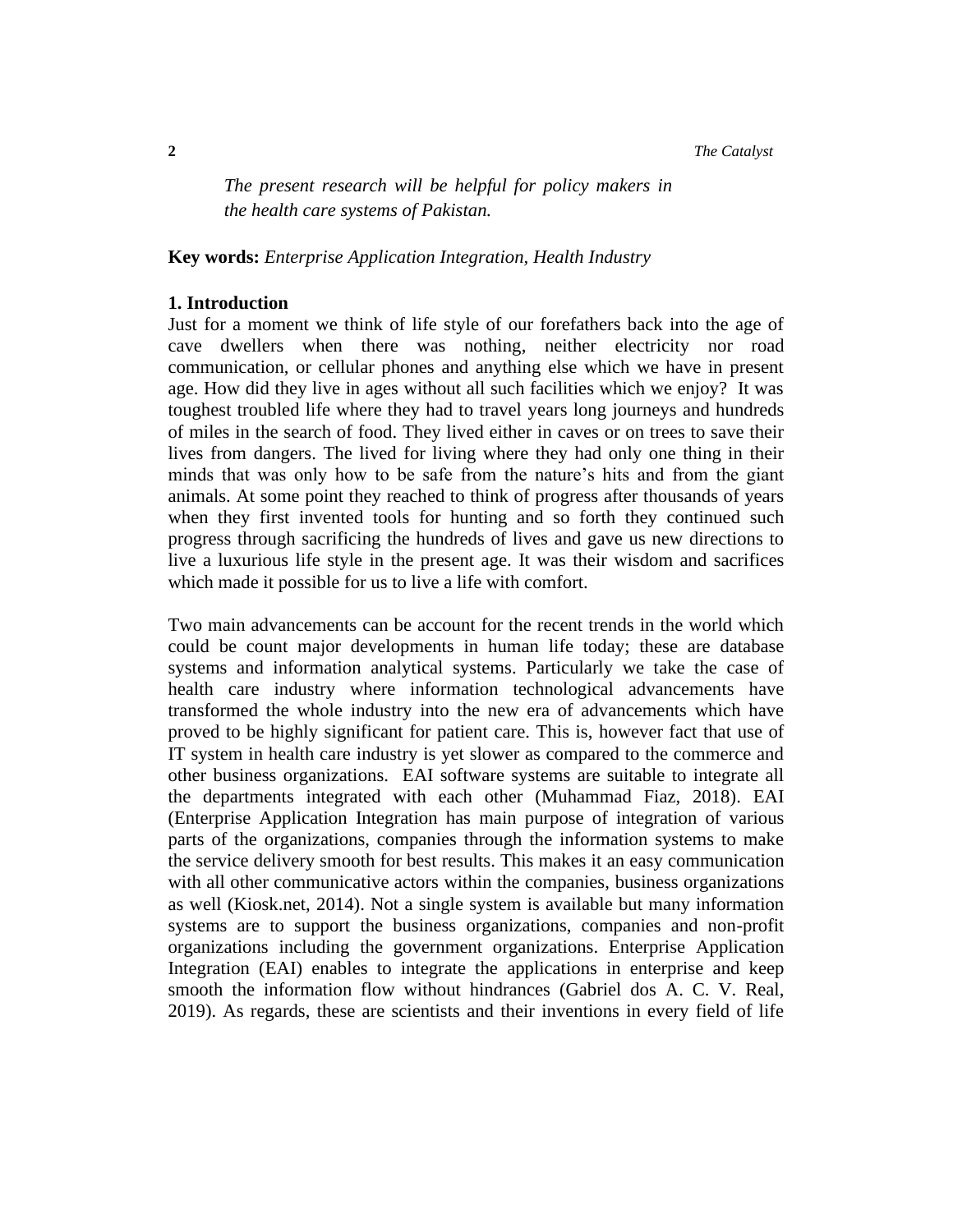which turned the course of human history from traditional to modernism. Invention of electric bulb turned world from darkness to light, computer and internet turned the scattered population of world into global village where all societies become the data driven. So, for everything changed from old to modern age. It is technological advancement that has given the new shape of material life. Scientists and their technological advancements even though yet have not completely controlled the natural hazardous rather they have reduced its dangers. The present research study is about the enterprise adoption integration into the health industries of Pakistan. EAI has become an important activity for the organization all over the world. It reduces the cost relating to the integrating information system within organizations. According to the previous research studies, 40 percent of cost goes into to the integrated related activities, however; 90 percent manager all around the world endorsed the importance of integrating process is extremely important for the IT system of organizations (Dahl, 2002).

## **2. Review of Literature**

Application Integration (EIA) is an important for business world where technologies have become an important factor for their progress and efficient service delivery. Organizations use these technologies for information to integrate through the computer application of information technologies to ease workload for better results (Tariq Rahim Soomro, 2012). In order to gain the improvement in electronic commerce by the organizations, a case was developed for EAI through discussing the multiple ways whereby EAI was explained and is justified proper solutions for implementation. Combining the decision-making capabilities of participation of partners actually will enable the integration the inter-enterprise decision making for monitoring the entire elements. Moreover, it is explained that even though EAI could fulfill the new business needs but it is mandatory for the organizations to favor those technologies which could add value, delivered individually and in accord with other technologies (Erasala et al. 2003). It is proposed that the EAI impact on information system can be better understood through classification of framework which categorizes its type of application for integration into the existing technologies (Irani et al. 2003). As regards, classification of EAI is an appropriate tool for managers to evaluation and implementation of ERP technology within and between the customers/suppliers in their supply chain. It is argued in a paper that EAI is actually a result and road map which showing a clear strategic position of organization including the existing inhibitors and they are well aware of the benefits of chosen technology. (Chen and Wong, 2004). The two-model workflow and transition model based on database using COBRA interface for integrating different types of systems to control the processes, dynamically. Through this process organizations are well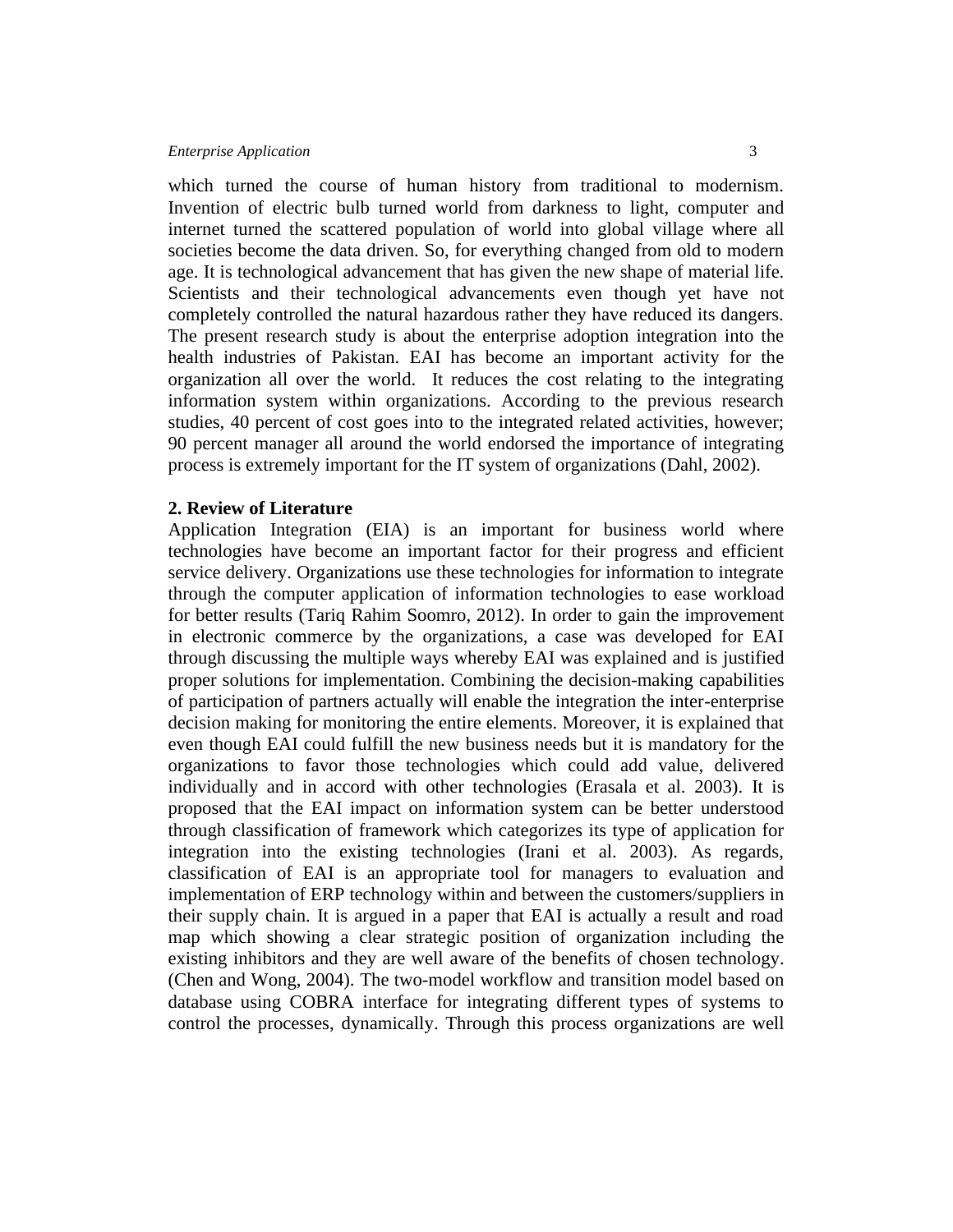defined about their business process and rules which motivate them to adapt changes in applications as well. There are three levels defined for EAI solutions such as software product development methodology, technical implementation, and functional analysis (Surugiu, 2012). There have been emphases on these approaches that business can be optimized through these processes of integrating approach in order to achieve fully integrated information system for maximum work efficiency. However, the traditional techniques of EAI, challenges and advantageous are discussed in to the application integration with Web Service Technology. The proposed model for EAI with Web Services is an efficient in integrating of different applications and systems within and between the enterprises. This model excels with provision of a broad support for service integration beyond application integration. The comparison of both frameworks was made through surveying common enterprise systems modeling a framework which is used to model EAI with other widely accepted frameworks. In order to identify the major weaknesses and strengths are defined using the set of reusable features. UML specification standard was used and introduction of the different integration views for each integration levels. The lack of participation of other stakeholders from the aspect of human which is fundamental to achieve the desired project goals is also a weak point including aforementioned weak points. The failure of the Enterprise Resource Planning (ERP) was analyzed with the legacy processes of using EAI approach and a model was presented for post-hoc evaluation to give an insight regarding the failed approach to ERP integration (Sharif et al. 2005).

EAI adoption into health industry has parallel functions of benefits as well as barriers (Mantzana & Mistocleous, 2006). There have been more actors are mapped and identified in the terms of benefits and barriers. That proposed approach by them has enhanced the level of understanding of ERP and EAI adoption benefits and barriers, enhances the analysis of EAI adoption by incorporating an actor-oriented approach, and facilitates decision-makers in realizing EAI adoption.

## **3. Objectives**

- 1. To determine the relative advantages of EAI adoption into the health care organizations.
- 2. To examine the influences of compatibility on adopting the EAI into the health care industries.
- 3. To determine the impacts of trialability into the health care industry.
- 4. Analyze the situation and identify needs of observability upon the EAI after adoption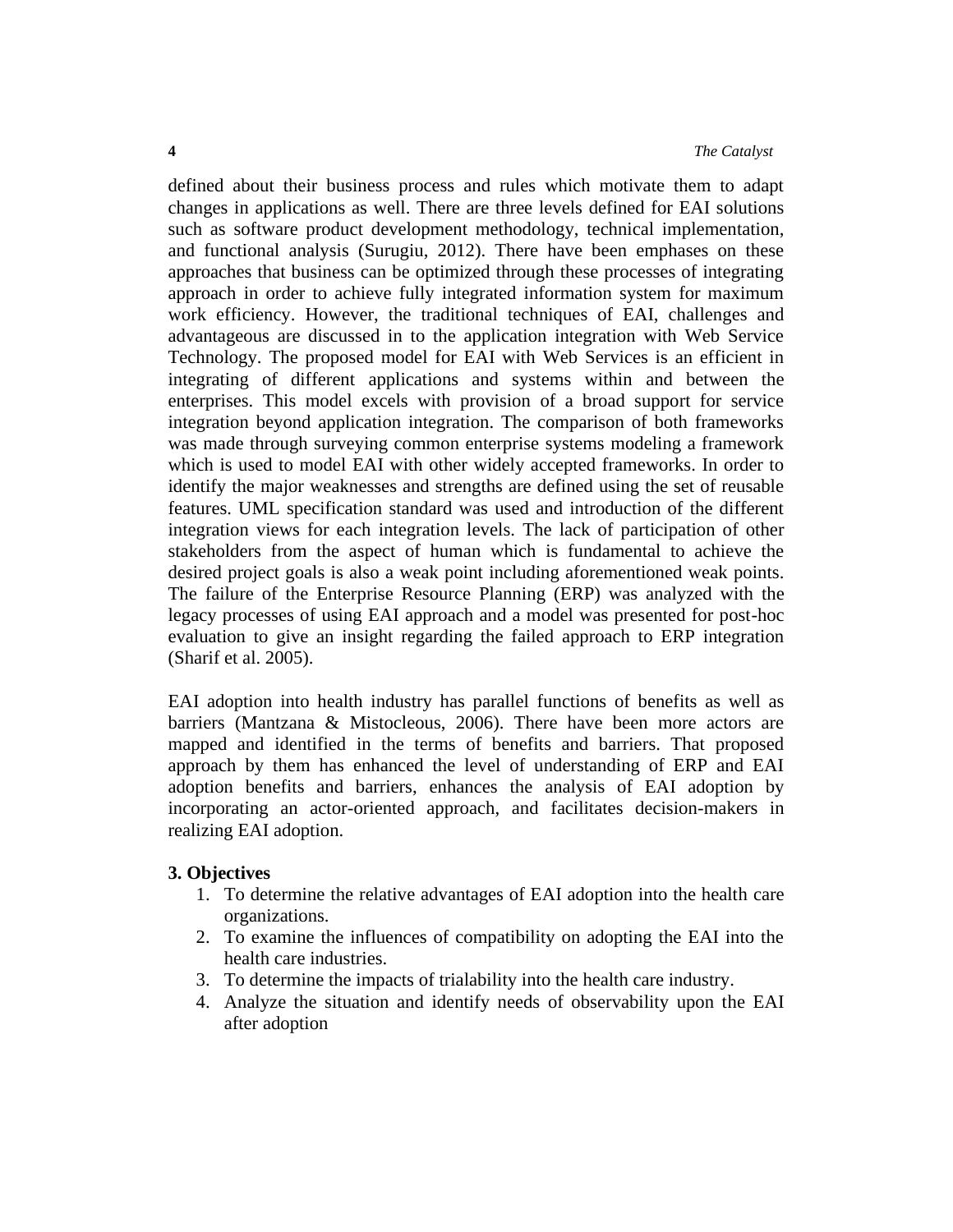- 5. To find out impacts complexity of the adoption of Enterprise Application Integration at health care centre.
- 6. To examine impacts of IT Support into the health care Centre.
- 7. To examine impacts of IT support into the process of adopting the enterprise application in health sector organizations.

## **4. Research Methodology Employed in the Present Study**

Present study is followed by positivist approach proceed further. This approach is also called deductive as opposed to the inductive approach. This is objective based whereby a researcher (s) is unbiased and remain totally beyond the emotional touch with the research population. Adoption of this approach in research inquiry clarifies this that relations of multiple variables are explained and hypotheses are tested.

## **4.1 Deductive**

The present study is comprised of deductive approach. In this research study the data is collected in numeric form and is saved into the computer for analyzing it. In the deductive approach a researcher has to focus on the objectivity. Quantitative research methods are purely for quantification of information gathered by the researchers. According to the Creswell, 2003), in quantitative research data is collected in numeric form for quantification in statistics to encounter the other claims of the knowledge. Quantitative research methods are highly supportive in testing existing theories, concepts and measuring the relationship among other variables (Collis and Hussey, 2003).

## **4.2 Research Design Employed in the Present Study**

In empirical studies a detailed comprehensive plan for data collection is called research design to give the answer of research problem specifically formulated and for hypothesis test. It is comprised of three major parts: such as: (a) data collection (b) instrument development process (c) sampling for data collection. The present study is combination of exploratory and explanatory research in its nature to find the answer of the research question through careful investigation through statistical treatment. In order to answer the research question, there is need to have a comprehensive plan comprised of tools, techniques to gain knowledge regarding the research topic.

## **4.3 Sampling Strategy**

A detailed comprehensive plan for data collection that gives a clear picture of the targeted unit of analysis, data collection procedures and instruments for data collection is called sampling strategy. The research is about the enterprise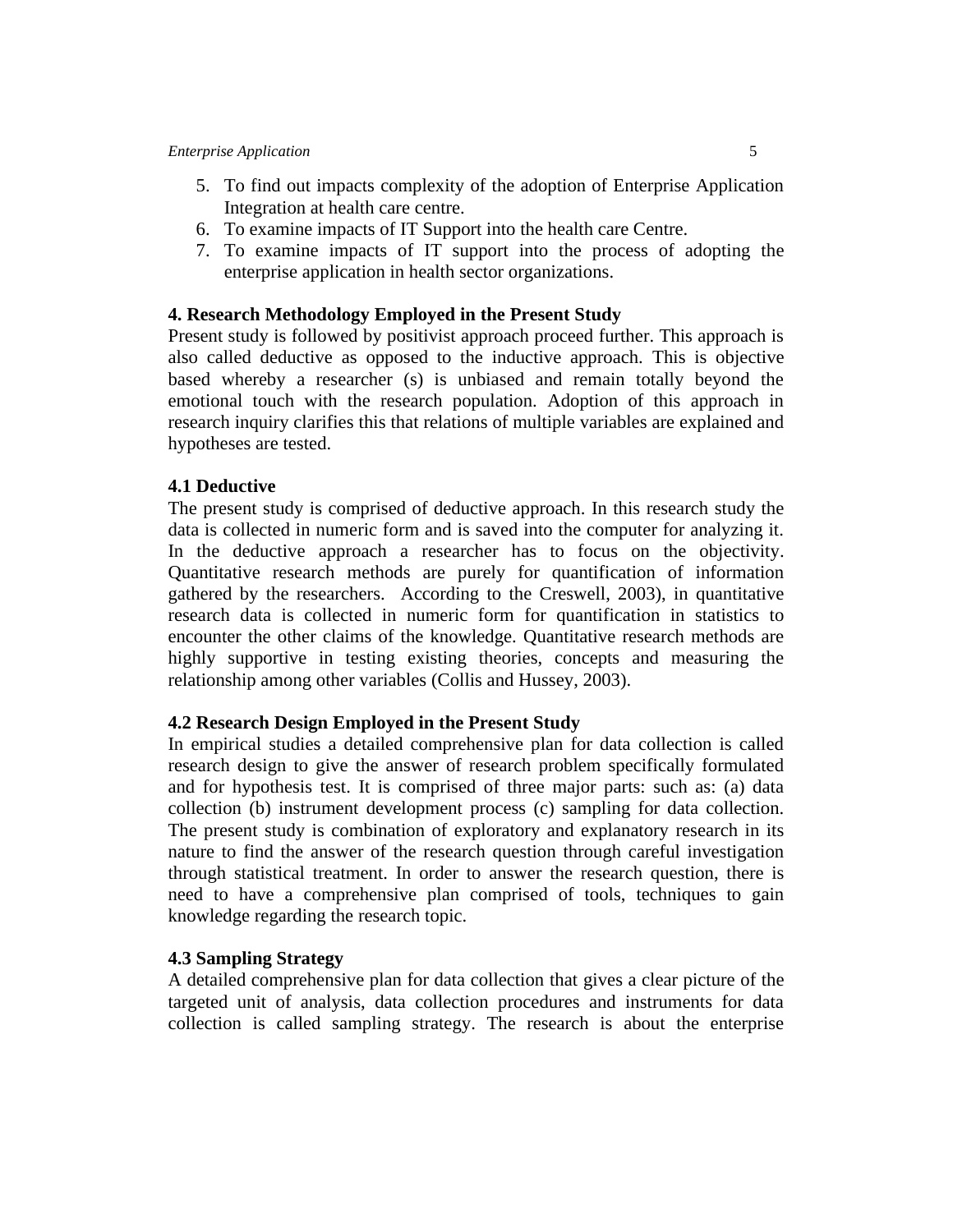adoption in health industry of Pakistan, it is therefore; researcher chose to undertake major government hospitals of the Sindh province for data collection. In the present study, researcher has selected the medical staff that comes in the circle of medical professionals from top to bottom middle level for responding the survey questions and give insightful information.

#### **4.4 Targeted Population and Data Collection in Present Study**

Seven major civil hospitals of Sindh province were selected for the present study from health industry of Pakistan. These are: Civil Hospital Karachi, Civil Hospital Tando Allhayar, Civil Hospital Nawabshah, Jeejal Maa Hospital Hyderabad, Civil Hospital Naushahro Feroze, LUMHS Jamshoro, Civil hospital Hyderabad. The doctor(s), physician(s) Nurse, IT assistant, Internee were major respondents for the study who could properly respond.

#### **4.5 Sampling & Sample Size Used in the Present Study**

It is not possible for researcher(s) to reach out to whole population due to the cost burden and time consuming, however; it is therefore; researchers choose to bring data through sampling of whole population. Through sampling a researcher collects the data from targeted units of analysis. According to the (Gay & Airasian, 2000) "the aim of sampling is to get information about the population by using the sample. The more the selected sample represents the population, the more the research results are to be found generalizable to the population". The sample size in present study was totally 319 respondents demographically divided according to the main objectives of proposed research study where medical doctor, physician, nurse, IT assistant and internee enlisted.

## **4.6 Data Collection Procedure in the Present Study**

There are two major data collection techniques: (1) primary (2) secondary. A primary data collection type was used in the present study with the survey questionnaire instrument and seven liker scales was used for data analysis. Seven major civil hospitals were selected within the Sindh province. Medical staff comprised was involved into the respondents based on the set criterion of this study whereby all said respondents were provided closed ended survey questionnaire. They were told section-wise technique of filling the questionnaire.

#### **4.7 Survey Questionnaire as an Instrument**

The main purpose of using cross-sectional questionnaire survey was for data collection of the present study was its appropriateness especially in the matter of technology acceptance and Application Integration research owing to its cost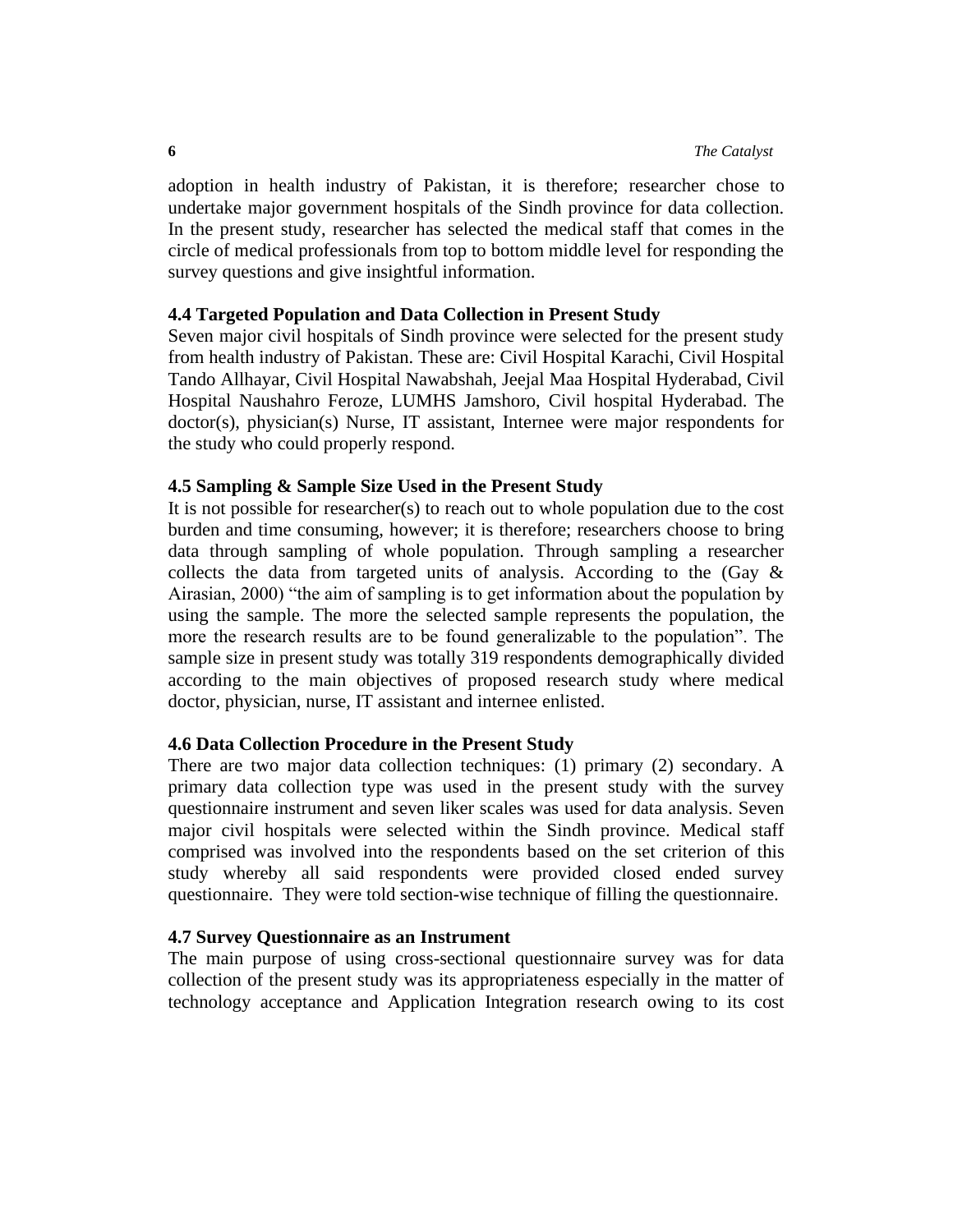effectiveness and rapid responsiveness that made it an efficient and applicable at large level administratively (Churchill, 1995; Sekaran, 2000; Zikmund, 2003).

The questionnaire was developed using Likert type scale ranking the respondent opinions at different degrees. A pilot study was carried out in order to test the ambiguity of questionnaire and also measuring whether the questions are fit for the respondents. Then the instrument was pilot tested for the assessment of the psychometric properties of the measurement items. In the fieldsurvey,120 questionnaires were returned out of 150 distributed, which represented are response rate of 80% of the original sample. However, among those returned questionnaire, some responses were discarded because four of them were returned completely blank, five respondents had put the same answers on all the Likert scale items, seven respondents mentioned that they had never used internet before (i.e. not satisfying inclusion criteria) and six questionnaires were partially answered (i.e. some questions and/or some parts of the questionnaire such as demographic questions were left blank). Therefore, remaining 120 questionnaires were used for further data analysis. As a result, the final response rate in this study was 77.33%. All of these valid responses were coded into Statistical Package for the Social Sciences (SPSS) version 16.0 for statistical analysis. Two types of data analysis were performed on the data: descriptive analysis and inferential analysis. The latter included exploratory factor analysis and structural equation modeling analysis including confirmatory factor analysis and hypotheses testing. Descriptive analysis and exploratory factor analysis were performed using SPSS while structural equation modeling (SEM) analysis was performed using Analysis of Moment Structures (AMOS) software version 16.0. A two-stage approach was adapted to conduct SEM analysis as recommended by (Anderson & Gerbing, 1988). In the first stage measurement model using confirmatory factor analysis (CFA) was conducted to assess the reliability and validity of latent constructs. In the second stage, hypotheses related to influential factors were tested. The SEM model fit was determined using goodness-of-fit indices and coefficient parameter estimates, as suggested by (Byrne, 2001; Kline, 2005; Hairetal. 2006).

#### **4.8 Participants**

Medical staff from seven major movement hospitals from Pakistan was selected for closed ended survey questionnaire. The present research study was carried out through employing the deductive approach whereby structured survey questionnaire was distributed among the targeted participants. The data was collected through structured pre-planned questionnaire followed by independent variable describing the 25 questions to attributes for relevancy and 5 questions of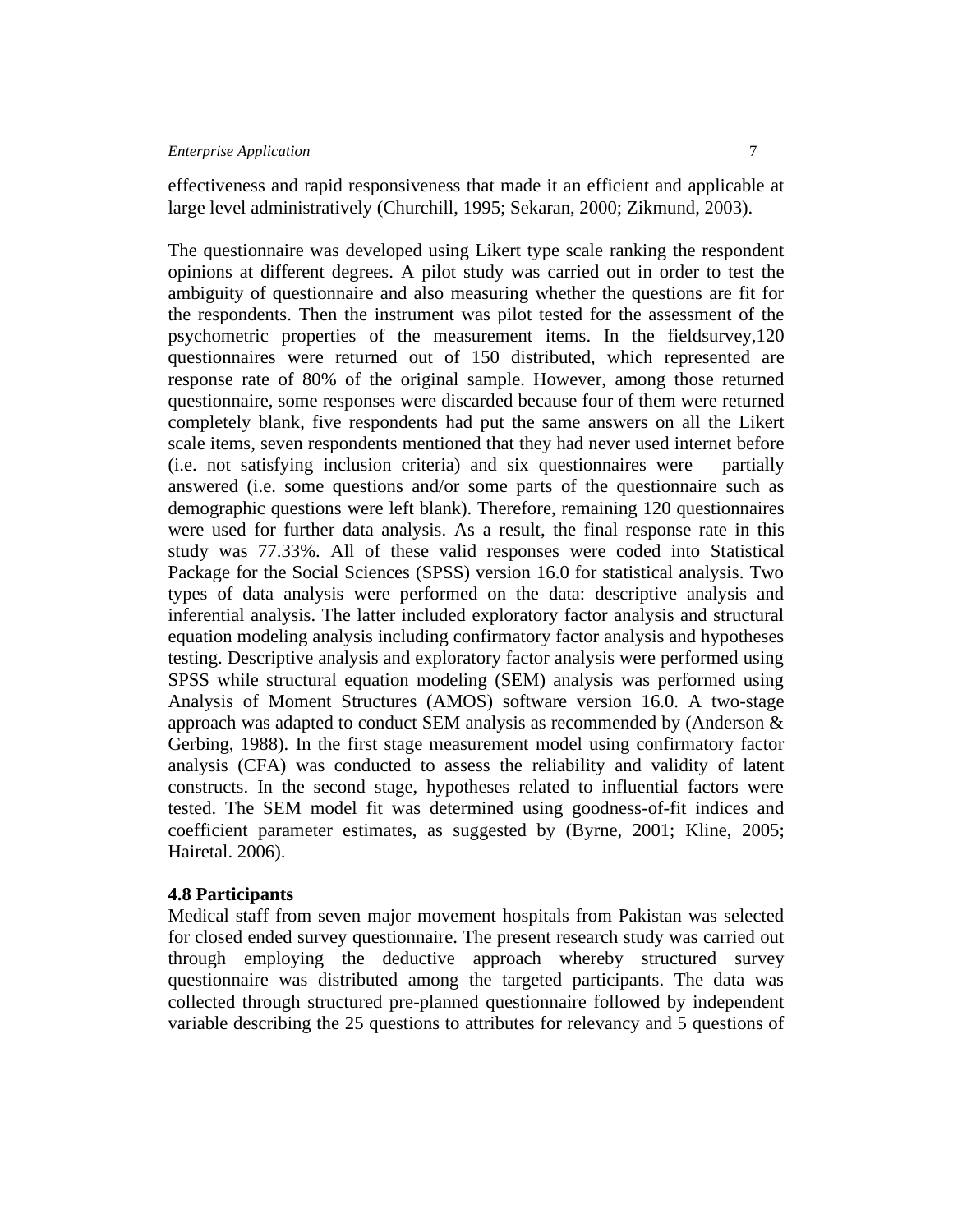relative advantages, 5 questions for compatibility, 5 questions for complexity, 5 questions for IT support and 5 for dependent variable enterprise application integrations.

The questionnaire was divided into following categories: The demographical, academic education, job position which was analyzed using descriptive statistical mode. This was used to explain demographical positioning of information as well as multiple regressions and factors analysis are used for analyzing the data of variables.

# **4.9 Independent Variables**

- 1. Relative advantage
- 2. Compatibility
- 3. Trialability
- 4. Observability
- 5. Complexity
- 6. IT Supports

# **4.10 Hypotheses**

**H1:** Relative Advantage has a positive and significant influence on the adoption of Enterprise Application Integration.

**H2:** The compatibility has a positive and significant impact on the adoption of Enterprise Application Integration.

**H3:** The trialability has a positive and significant influence on the adoption of Enterprise Application Integration.

**H4:** The observability has a positive and significant influence on the adoption of Enterprise Application Integration.

**H5:** The complexity is proven to be a negative and has insignificant influence on the adoption of Enterprise Application Integration.

**H6:** The IT Support is positive and significantly influence in adopting Enterprise Application Integration.

## **5. Results of the Study**

This research was aimed at examining the enterprise application integration (EAI) adoption in health care industry using a questionnaire. Apart from the demographic information of the respondents, they were enquired on aspects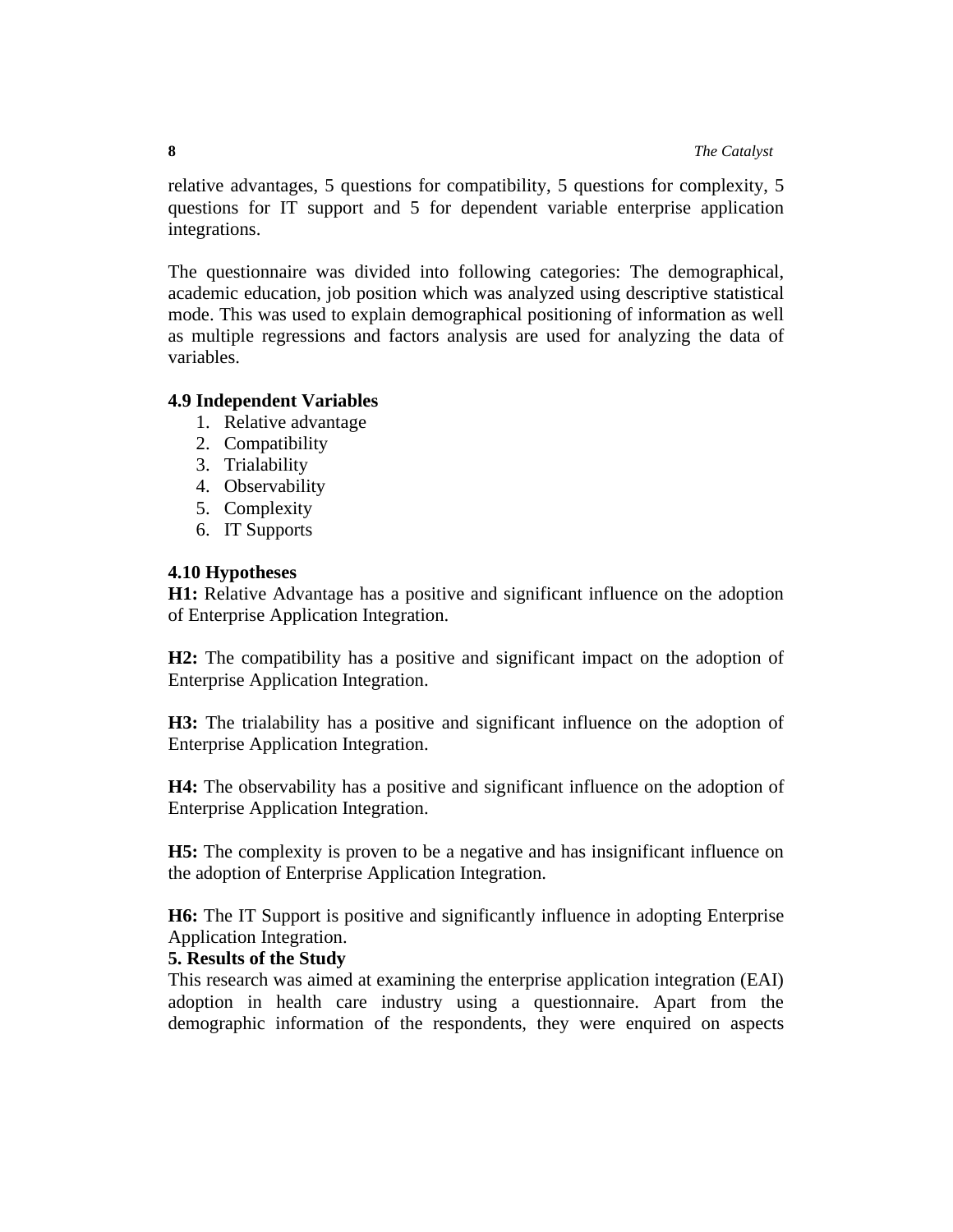related to constructs of Innovation Diffusion Theory on their adoption and EAI use based on a Likert type scale describing the opinion as certain degree of agreement. The questionnaire also contained to enquire efficiency improvement of the respondents after EAI use; EAI facilitation and further aspects related to the technological advantages by EAI adoption. The results thus achieved are presented and described in the following paragraphs:

#### **5.1 Cronbach's Alpha Reliabilities**

The convergent validity of scale items was estimated by reliability (Fornell  $\&$ Larcker, 1981) and Cronbach's Alpha loadings for all scale items exceeded the minimum loading criterion, and the composite reliabilities of all factors also exceeded the recommended level which was alpha 0.996. Cronbach's alpha estimate value above 0.70 is considered as acceptable (Nunally, 1978). According to (Sekaran, 2000), if the value of Cronbach's alpha reliabilities is less than0.6,they are considered as poor, if the value is in 0.7, they are acceptable, and their liabilities value above 0.8 are considered good. Therefore, the closer the Cronbach's alpha gets to 1.0 the better is the reliability. Table 4.1 presents the Cronbach alpha coefficients for all constructs obtained in the pilot study.

| Table 4.1                      |    |  |  |  |
|--------------------------------|----|--|--|--|
| <b>Reliability statistics</b>  |    |  |  |  |
| <b>Cronbach Alpha Of Items</b> |    |  |  |  |
| 0.896                          | 35 |  |  |  |

#### **5.2 Gender of Respondents**

A total of 319 respondents were either provided with questionnaire personally or through courier for obtaining information on Enterprise Application Integration (EAI) adoption in health care industry and 19 of them either were incomplete or information they provided were irrelevant.

Hence, 300 valid respondents were taken into consideration for data collection. Findings of pilot study showed that out of 300 valid respondents most of them belonged to male gender (n=198, 66.0%); while remaining 34.00 percent respondents were females that were enquired on the basis of questionnaire.

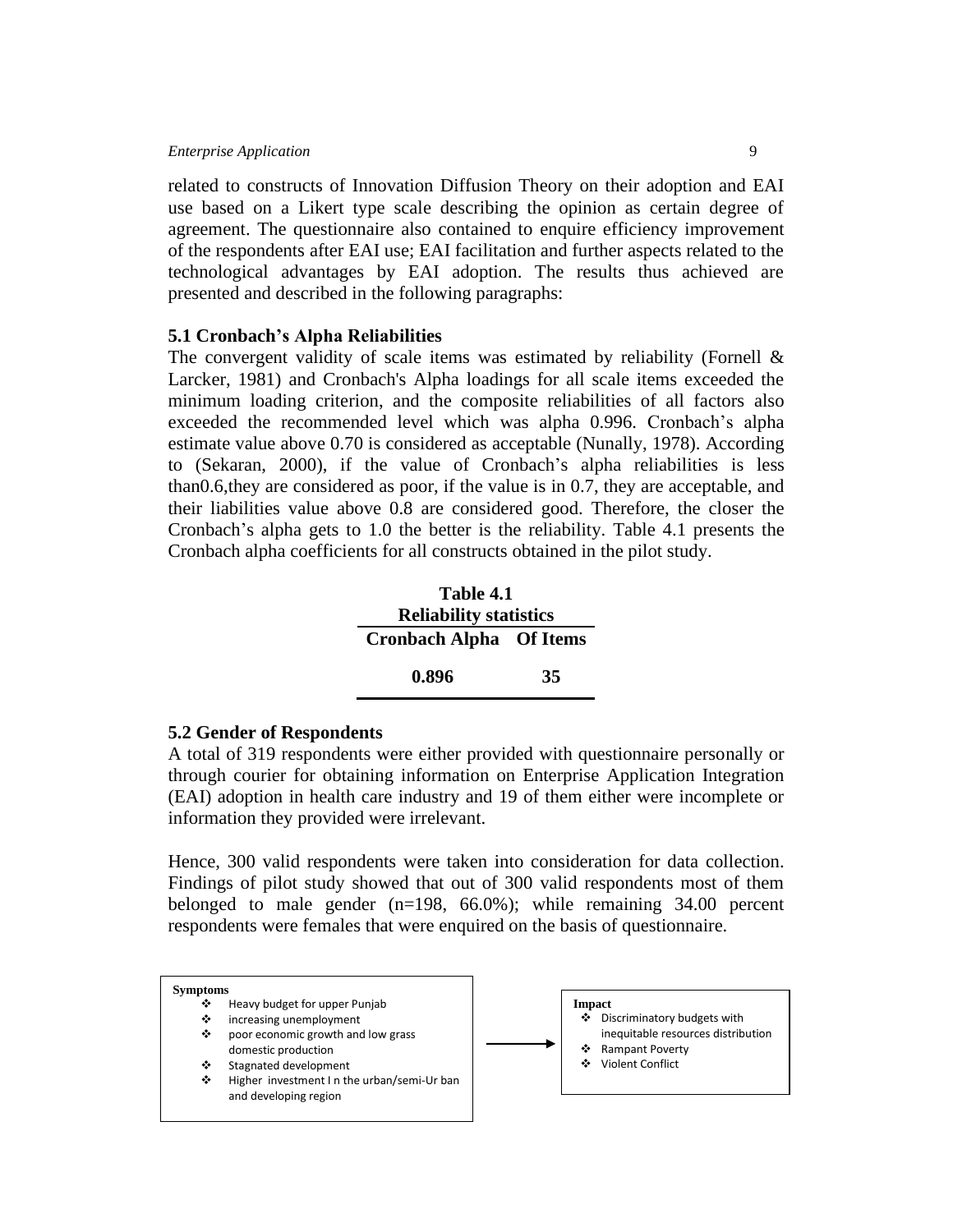|                |               |     | Table 4.2   |             |                                                                         |
|----------------|---------------|-----|-------------|-------------|-------------------------------------------------------------------------|
|                |               |     |             |             | Gender of the respondents used for EAI adoption in health care industry |
|                |               |     |             |             | Frequency Percent Valid Percent Cumulative Percent                      |
| <b>Valid</b>   | Male          | 198 | 62.1        | 66.0        | 66.0                                                                    |
|                | <b>Female</b> | 102 | <b>32.0</b> | <b>34.0</b> | 100.0                                                                   |
|                | <b>Total</b>  | 300 | 94.0        | 100.0       |                                                                         |
| <b>Missing</b> | <b>System</b> | 19  | 6.0         |             |                                                                         |
| <b>Total</b>   |               | 319 | 100.0       |             |                                                                         |

# **5.3 Respondents Age**

Age of workers in an organizational management and administration supports in decision making process, however; adoption behavior of experienced workers also helpful in technological diffusion process. Information on Enterprise Application Integration (EAI) adoption in health care industry was obtained and valid 300 respondents were enquired on their age. Findings of pilot study showed that majority of participants ( $n=96, 32.0\%$ ) were in the age group of 25-34 years; followed by 35-44 years of age ( $n=78$ , 26.0%), under 25 years ( $n=54$ , 18.0%), 45-54 years (n=42, 14.0%), 55-64 (n=24, 8.0%) and remaining (n=6, 2.0%) respondents were above 65 years of age.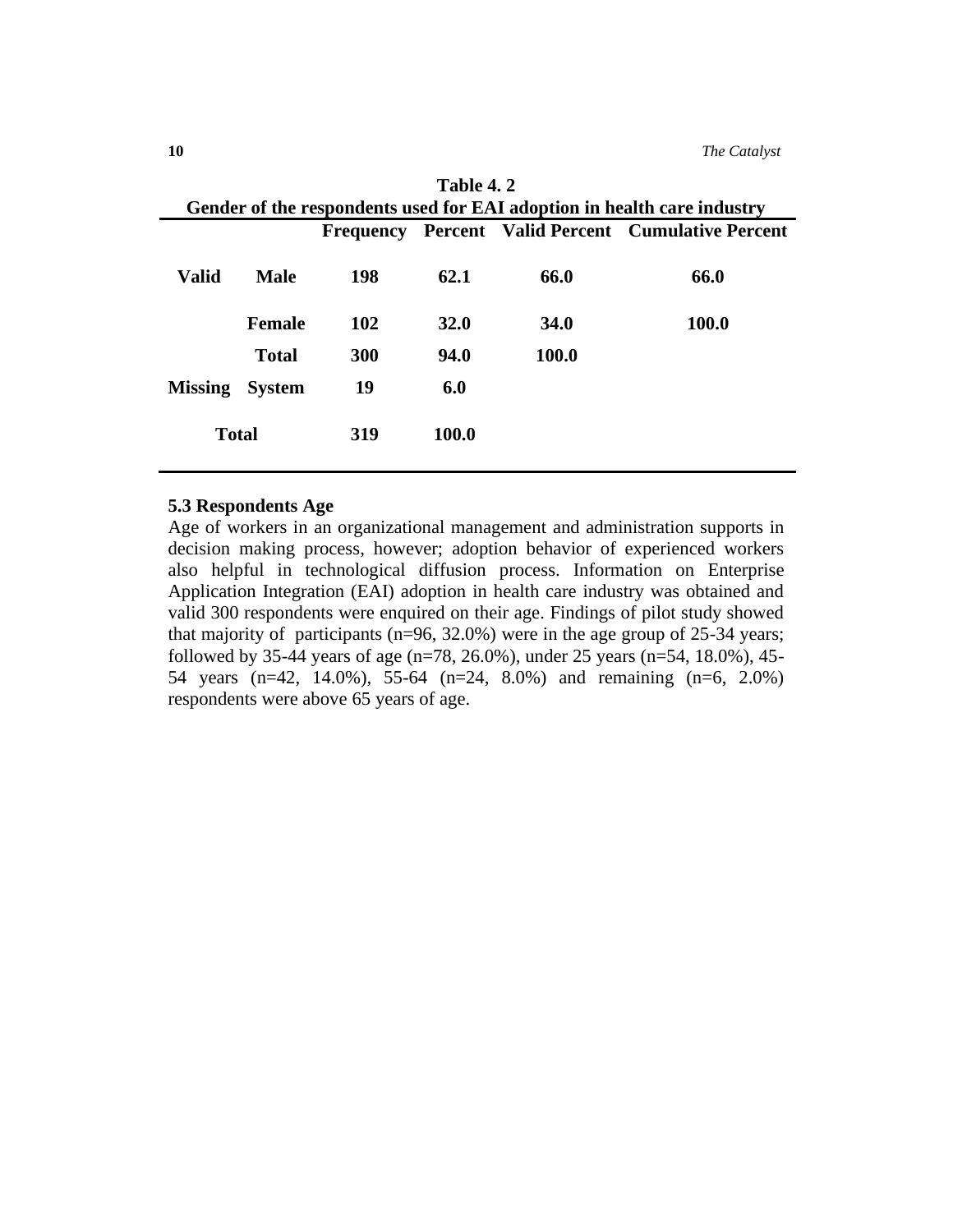| Distribution of respondents used for obtaining information on EAI adoption |                                                                         |     |                                      |                |                |  |  |
|----------------------------------------------------------------------------|-------------------------------------------------------------------------|-----|--------------------------------------|----------------|----------------|--|--|
|                                                                            |                                                                         |     | in health care industry by their age |                |                |  |  |
|                                                                            | <b>Cumulative</b><br><b>Percent</b><br><b>Frequency</b><br><b>Valid</b> |     |                                      |                |                |  |  |
|                                                                            |                                                                         |     |                                      | <b>Percent</b> | <b>Percent</b> |  |  |
| <b>Valid</b>                                                               | <b>Under 25</b>                                                         | 54  | 16.9                                 | <b>18.0</b>    | <b>18.0</b>    |  |  |
|                                                                            | $25 - 34$                                                               | 96  | 30.1                                 | 32.0           | 50.0           |  |  |
|                                                                            | 35-44                                                                   | 78  | 24.5                                 | 26.0           | 76.0           |  |  |
|                                                                            | 45-54                                                                   | 42  | 13.2                                 | <b>14.0</b>    | 90.0           |  |  |
|                                                                            | 55-64                                                                   | 24  | 7.5                                  | 8.0            | 98.0           |  |  |
|                                                                            | Above 65                                                                | 6   | 1.9                                  | 2.0            | 100.0          |  |  |
|                                                                            | <b>Total</b>                                                            | 300 | 94.0                                 | 100.0          |                |  |  |
| <b>Missing</b>                                                             | <b>System</b>                                                           | 19  | 6.0                                  |                |                |  |  |
| 100.0<br><b>Total</b><br>319                                               |                                                                         |     |                                      |                |                |  |  |

| <b>Table 4.3</b>                                                           |
|----------------------------------------------------------------------------|
| Distribution of respondents used for obtaining information on EAI adoption |
| in health care industry by their age                                       |

#### **5.4 Occupation of Respondents**

The occupation of the participant has significant impact on the perception and opinions of a worker on the technological diffusion in the organization. The information on Enterprise Application Integration (EAI) adoption in health care industry was obtained and valid 300 respondents were enquired for their occupation in various organizations involved in the health care. Findings of pilot survey indicated that majority of the participants (n=81, 27.0%) were physicians; followed by nurses  $(n=66, 22.0\%)$ , Technicians  $(n=57, 19.0\%)$ , I.T. Assistants (n=48, 16.0%), Doctors (n=27, 9.0%) and remaining (n=21, 7.0%) respondents were Internees. The above respondent distribution indicates that there was a balanced participation of all the occupational categories of staff working in various organizations involved in health care to perceive EAI adoption.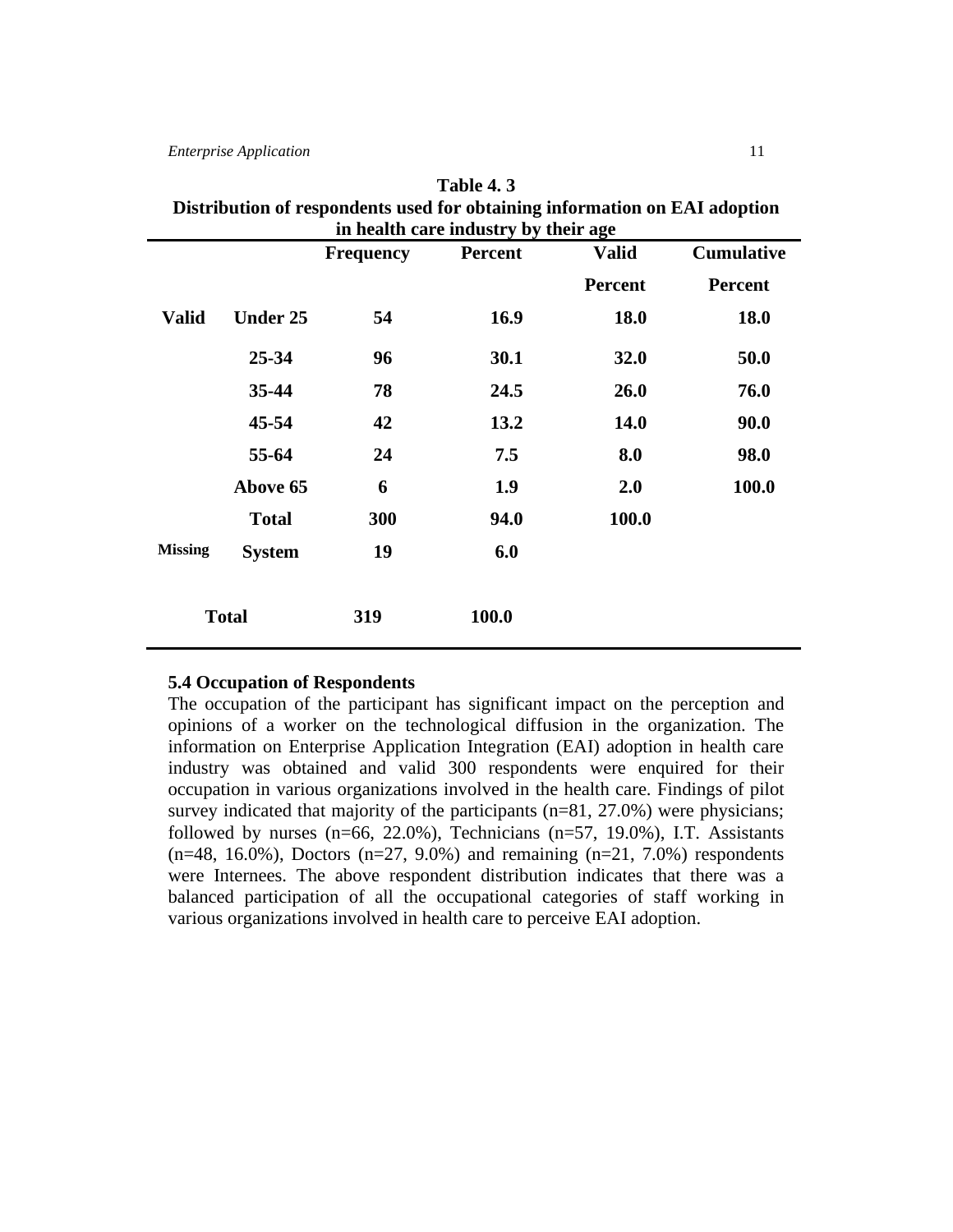| Distribution of respondents used for obtaining information on EA1 adoption |                         |                                                                         |             |                |                |  |
|----------------------------------------------------------------------------|-------------------------|-------------------------------------------------------------------------|-------------|----------------|----------------|--|
|                                                                            |                         | in health care industry by their occupation                             |             |                |                |  |
|                                                                            |                         | <b>Cumulative</b><br><b>Valid</b><br><b>Frequency</b><br><b>Percent</b> |             |                |                |  |
|                                                                            |                         |                                                                         |             | <b>Percent</b> | <b>Percent</b> |  |
| <b>Valid</b>                                                               | <b>Doctor</b>           | 27                                                                      | 8.5         | 9.0            | 9.0            |  |
|                                                                            | <b>Physician</b>        | 81                                                                      | 25.4        | 27.0           | <b>36.0</b>    |  |
|                                                                            | <b>Nurse</b>            | 66                                                                      | 20.7        | 22.0           | 58.0           |  |
|                                                                            | $\mathbf{I}.\mathbf{T}$ | 48                                                                      | <b>15.0</b> | <b>16.0</b>    | 74.0           |  |
|                                                                            | <b>Assistant</b>        |                                                                         |             |                |                |  |
|                                                                            | <b>Technician</b>       | 57                                                                      | 17.9        | <b>19.0</b>    | 93.0           |  |
|                                                                            | <b>Internee</b>         | 21                                                                      | 6.6         | 7.0            | 100.0          |  |
|                                                                            | <b>Total</b>            | 300                                                                     | 94.0        | 100.0          |                |  |
| <b>Missing</b>                                                             | <b>System</b>           | 19                                                                      | 6.0         |                |                |  |
| <b>Total</b><br>100.0<br>319                                               |                         |                                                                         |             |                |                |  |

| Table 4.4                                                                  |
|----------------------------------------------------------------------------|
| Distribution of respondents used for obtaining information on EAI adoption |
| in health care industry by their occupation                                |

## **5.5 Health Care Organizations/Units of Respondents**

The respondents were selected from different health care units/hospitals of Sindh for obtaining information on Enterprise Application Integration (EAI) adoption in their organization. Out of valid 300 respondents used in this study, seven major hospitals were surveyed and interviewed the staff relevant to study aspects which included LUMHS Jamshoro (n=75, 25.0%); Civil hospital Nawabshah (n=63, 21.0%), Civil hospital Naushahro Feroze (n=60, 20.0%), Civil Hospital Tando Allahyar (n=48, 16.0%), Civil Hospital Hyderabad (n=33, 11.0%), Civil hospital Karachi  $(n=15, 5.0%)$  and remaining  $(n=6, 2.0%)$  respondents were from JeejalMaa hospital Hyderabad. The above respondent distribution indicates that there was a balanced participation of all the major hospitals of Sindh in function and obviously the information received from the sample respondents regarding EAI adoption at their organizations will be valid and well justified.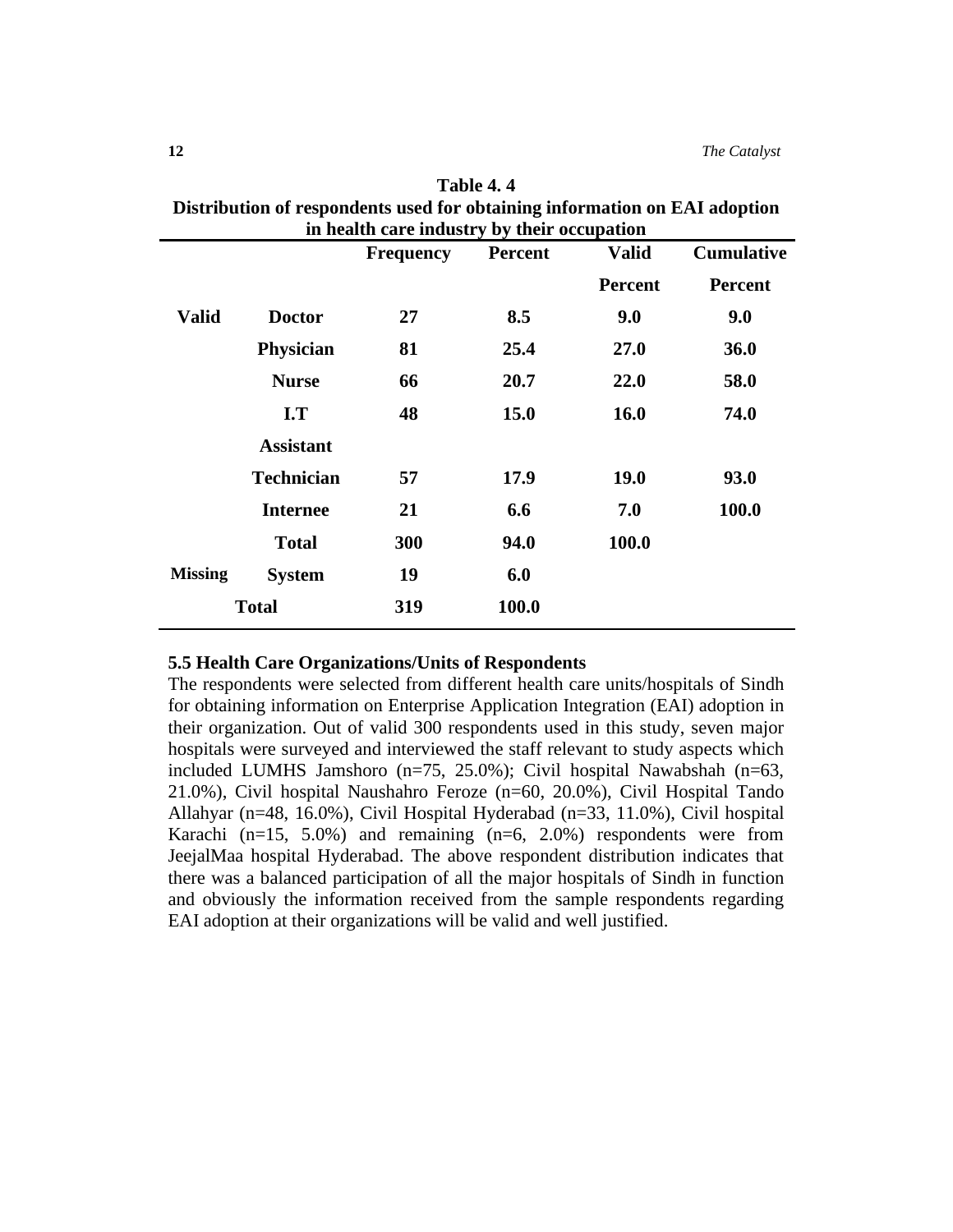|                | Distribution of respondents used for obtaining information on EAI adoption<br>in health care industry by their parent department |         |         |              |                |
|----------------|----------------------------------------------------------------------------------------------------------------------------------|---------|---------|--------------|----------------|
|                |                                                                                                                                  | Frequen | Percent | <b>Valid</b> | Cumulat        |
|                |                                                                                                                                  | cy      |         | Perce        | ive            |
|                |                                                                                                                                  |         |         | nt           | <b>Percent</b> |
| <b>Valid</b>   | Civil Hospital Karachi                                                                                                           | 15      | 4.7     | 5.0          | 5.0            |
|                | <b>Civil Hospital Tando</b>                                                                                                      | 48      | 15.0    | 16.0         | 21.0           |
|                | <b>Allhayar</b>                                                                                                                  |         |         |              |                |
|                | <b>Civil Hospital Nawabshah</b>                                                                                                  | 63      | 19.7    | 21.0         | 42.0           |
|                | Civil hospital Hyderabad                                                                                                         | 33      | 10.3    | 11.0         | 53.0           |
|                | <b>Civil Hospital Naushahro</b>                                                                                                  | 60      | 18.8    | 20.0         | 73.0           |
|                | <b>Feroze</b>                                                                                                                    |         |         |              |                |
|                | <b>LUMHS Jamshoro</b>                                                                                                            | 75      | 23.5    | 25.0         | 98.0           |
|                | Jeejal Maa Hospital                                                                                                              | 6       | 1.9     | 2.0          | 100.0          |
|                | <b>Hyderabad</b>                                                                                                                 |         |         |              |                |
|                | <b>Total</b>                                                                                                                     | 300     | 94.0    | 100.0        |                |
| <b>Missing</b> | <b>System</b>                                                                                                                    | 19      | 6.0     |              |                |
|                | <b>Total</b>                                                                                                                     | 319     | 100.0   |              |                |

**Table 4. 5 Distribution of respondents used for obtaining information on EAI adoption** 

#### **5.6 Impact on Working Efficiency by EAI Adoption**

The participants were offered different statements describing the impact of EAI adoption on the working efficiency of the staff and efficiency of EAI was ranked as Strongly Disagree (1), Disagree (2), Neutral (3), Agree (4) and Strongly Agree (5). Digits in parenthesis indicate the score on suggested opinions on a statement. The achieved results (Table 6) indicated that the respondents agreed that there were enough advantages of EAI for them to consider using this system (3.28±1.080); they were helped by EAI installation to manage their time better  $(3.22\pm1.103)$ ; correction of mistakes was easier for them through EAI adoption  $(3.20\pm1.060)$ ; while the respondents were neutral on the statement that EAI improved their efficiency when they used  $(3.00\pm1.115)$ . The respondents also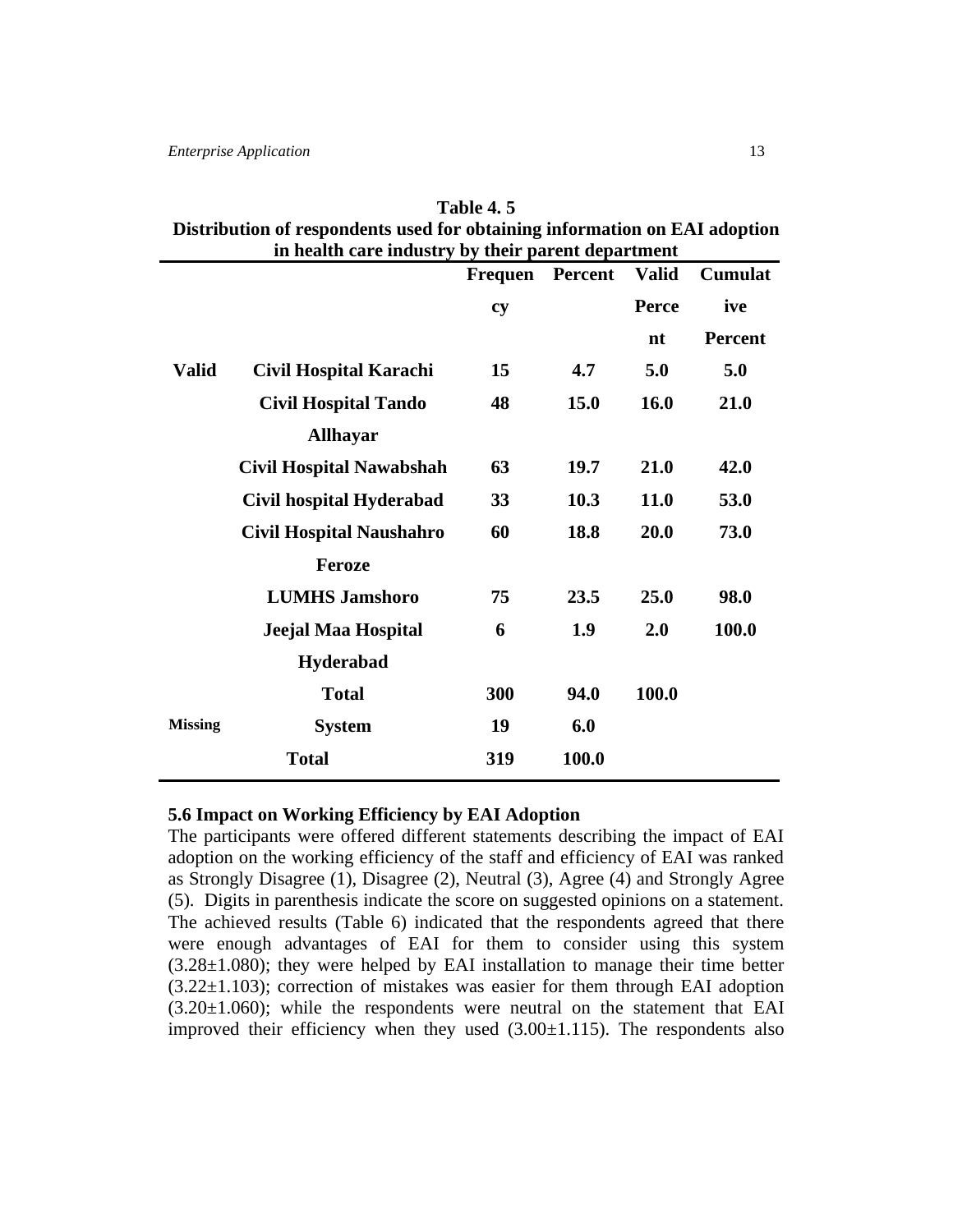showed neutral response over the statement that the mistakes were more likely to occur with EAI usage than manual one  $(2.80 \pm 1.133)$ . The perceptions of the respondents clearly indicating the positive comments of the EAI users and mean score of Likert scale considers that the respondents were positive over the validity of EAI system for improving overall individual and organizational efficiency.

| Table 4.6                                                             |                  |                |      |                  |  |
|-----------------------------------------------------------------------|------------------|----------------|------|------------------|--|
| Statements on the relative advantage and EAI adoption as perceived by |                  |                |      |                  |  |
| respondents from different hospitals of Sindh province                |                  |                |      |                  |  |
| Likert Scale: Strongly Disagree=1: Disagree=2: Neutral = 3: Agree=4   |                  |                |      |                  |  |
| <b>Strongly Agree= 5</b>                                              |                  |                |      |                  |  |
| <b>Statements</b>                                                     | <b>Mean</b><br>N |                |      |                  |  |
|                                                                       |                  |                |      | <b>Deviation</b> |  |
|                                                                       | <b>Valid</b>     | <b>Missing</b> |      |                  |  |
| <b>EAI</b> has improved my efficiency                                 | 300              | 19             | 3.00 | ±1.115           |  |
| after using                                                           |                  |                |      |                  |  |
|                                                                       |                  |                |      |                  |  |
| <b>Mistakes with EAI are easier to</b>                                | 300              | 19             | 3.20 | ±1.060           |  |
| correct than manual ones                                              |                  |                |      |                  |  |
|                                                                       |                  |                |      |                  |  |
| There are enough advantage of EAI                                     | 300              | 19             | 3.28 | ±1.080           |  |
| for me to consider using this                                         |                  |                |      |                  |  |
|                                                                       |                  |                |      |                  |  |
| <b>Mistakes are more likely to occur</b>                              | 300              | 19             | 2.80 | ±1.133           |  |
| with EAI usage than manual one                                        |                  |                |      |                  |  |
|                                                                       |                  |                |      |                  |  |
| EAI help me to better manage my                                       | 300              | 19             | 3.22 | ±1.103           |  |
| time                                                                  |                  |                |      |                  |  |
|                                                                       |                  |                |      |                  |  |

**5.7 Compatibility and EAI**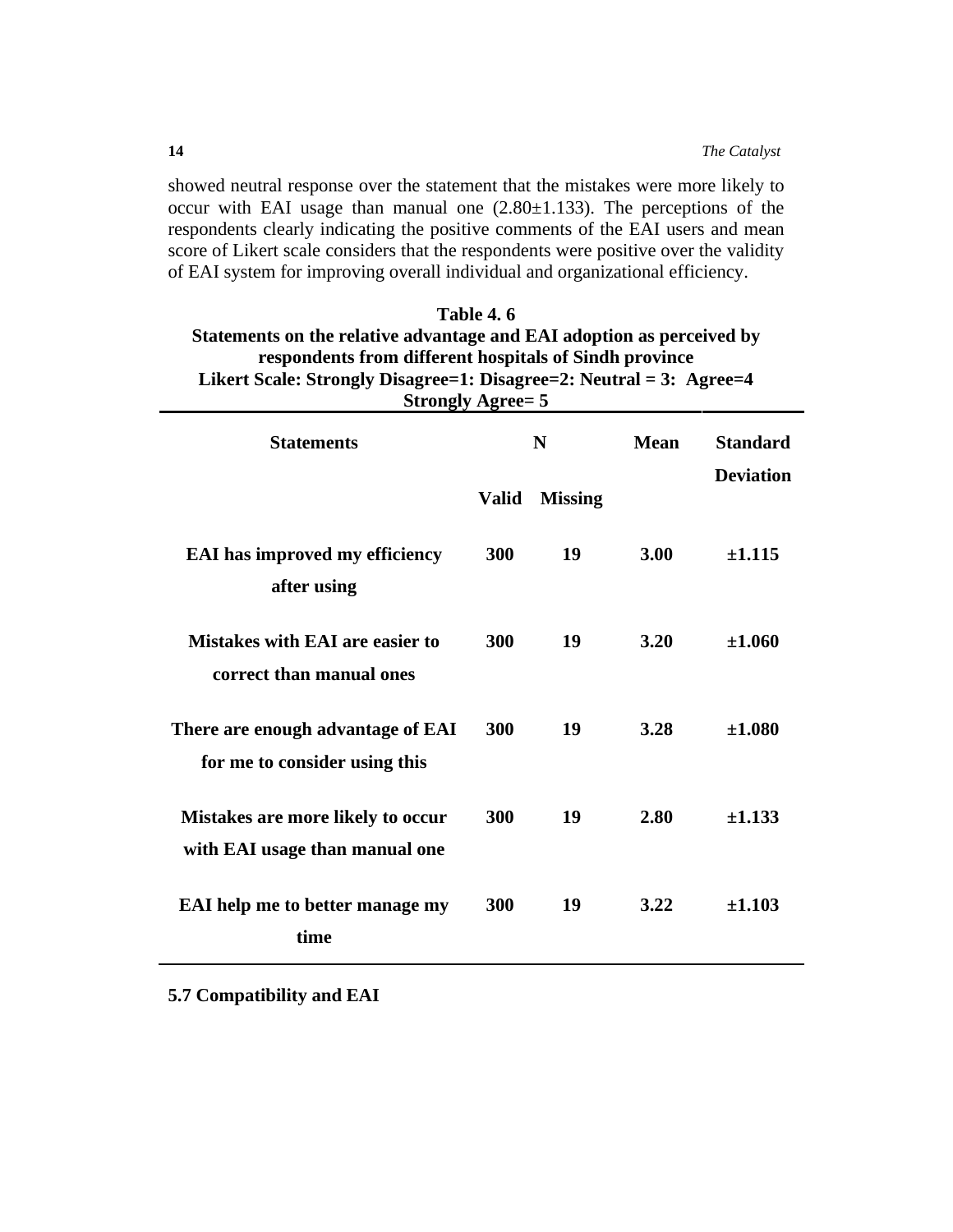The respondents were asked to perceive on certain statements describing the compatibility and EAI adoption in the health care industry in Sindh province and compatibility was measured by perceptions of respondents as Strongly Disagree (1), Disagree (2), Neutral (3), Agree (4) and Strongly Agree (5). The digits in parenthesis indicate the score on suggested opinions on a statement. The obtained results (Table 7) demonstrate that respondents agreed that it bothers them to use EAI when they could do their work manually  $(3.32\pm1.258)$ ; EAI makes their work redundant  $(3.28 \pm 1.186)$ ; they worry about the privacy and their perception is about the security of personal information.  $(3.14 \pm 1.374)$ ; and they do not need EAI at their work  $(3.18\pm1.262)$ . The respondents showed neutral response over the statement that they are worried about the privacy of their information when using EAI  $(3.00\pm1.402)$ . The respondents' opinion in most cases on compatibility and EAI aspects were adverse and probably on EAI adoption they entirely showed negative attitude.

| Table 4.7                                                                 |
|---------------------------------------------------------------------------|
| Compatibility and EAI adoption as perceived by respondents from different |
| hospitals of Sindh province                                               |

|                                                                     | hospitals of Sindh province |             |                 |  |
|---------------------------------------------------------------------|-----------------------------|-------------|-----------------|--|
| Likert Scale: Strongly Disagree=1: Disagree=2: Neutral = 3: Agree=4 |                             |             |                 |  |
| <b>Strongly Agree= 5</b>                                            |                             |             |                 |  |
| <b>Statements</b>                                                   | N                           | <b>Mean</b> | <b>Standard</b> |  |

|                              |              |                |             | <b>Deviation</b> |
|------------------------------|--------------|----------------|-------------|------------------|
|                              | <b>Valid</b> | <b>Missing</b> |             |                  |
| I do not need EAI in my      | 300          | 19             | 3.18        | $+1.262$         |
| work                         |              |                |             |                  |
| <b>EAI</b> makes my work     | 300          | 19             | 3.28        | ±1.186           |
| redundant                    |              |                |             |                  |
| It bothers me to use EAI     | <b>300</b>   | 19             | 3.32        | $+1.258$         |
| when I could do my work      |              |                |             |                  |
| manually                     |              |                |             |                  |
| I worry about the privacy of | <b>300</b>   | 19             | <b>3.00</b> | $+1.402$         |
| my information when using    |              |                |             |                  |
| EAI                          |              |                |             |                  |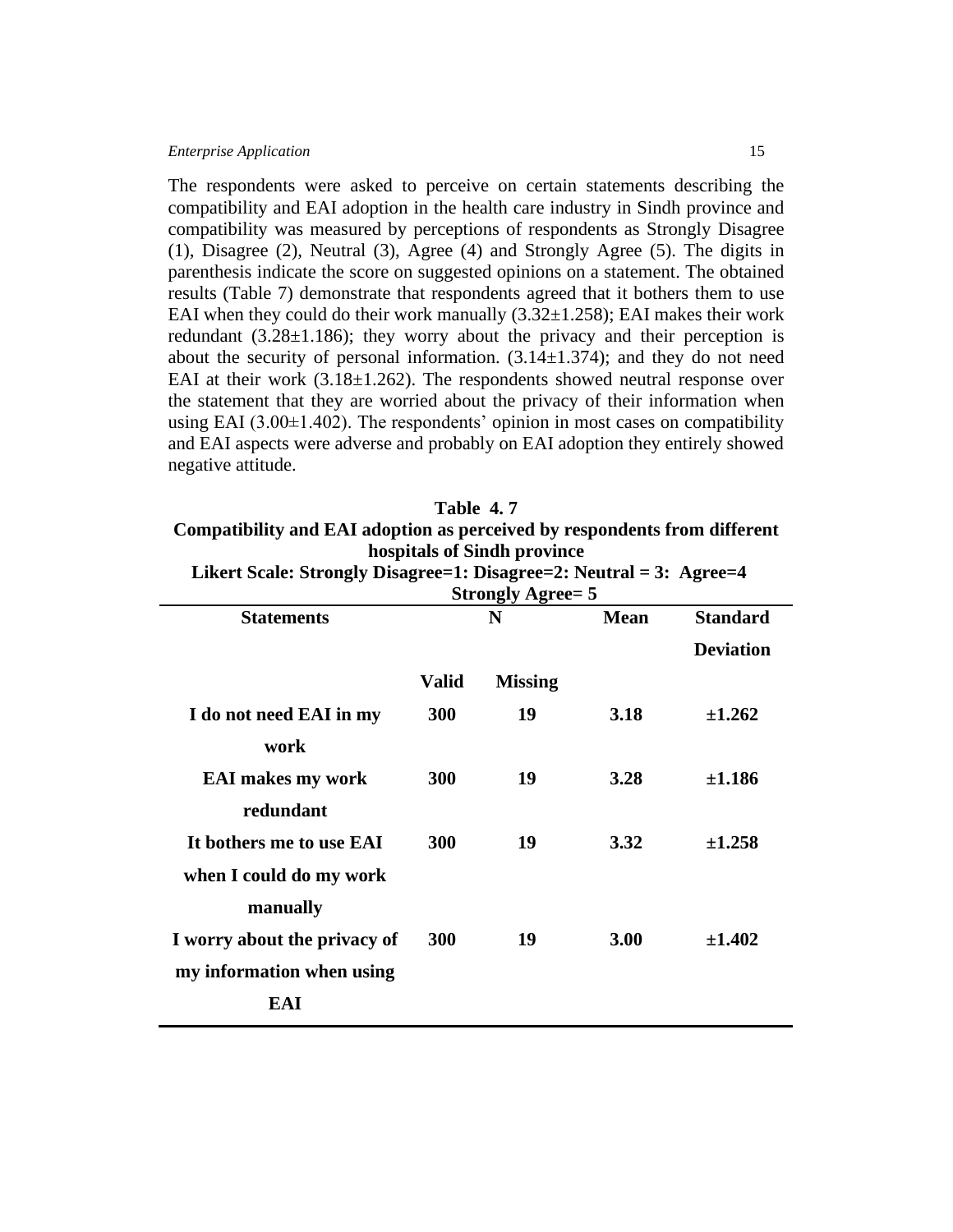| 16                          |     |    |      | The Catalyst |
|-----------------------------|-----|----|------|--------------|
| I worry that EAI is not     | 300 | 19 | 3.14 | $\pm 1.374$  |
| secure enough to protect my |     |    |      |              |
| personal information        |     |    |      |              |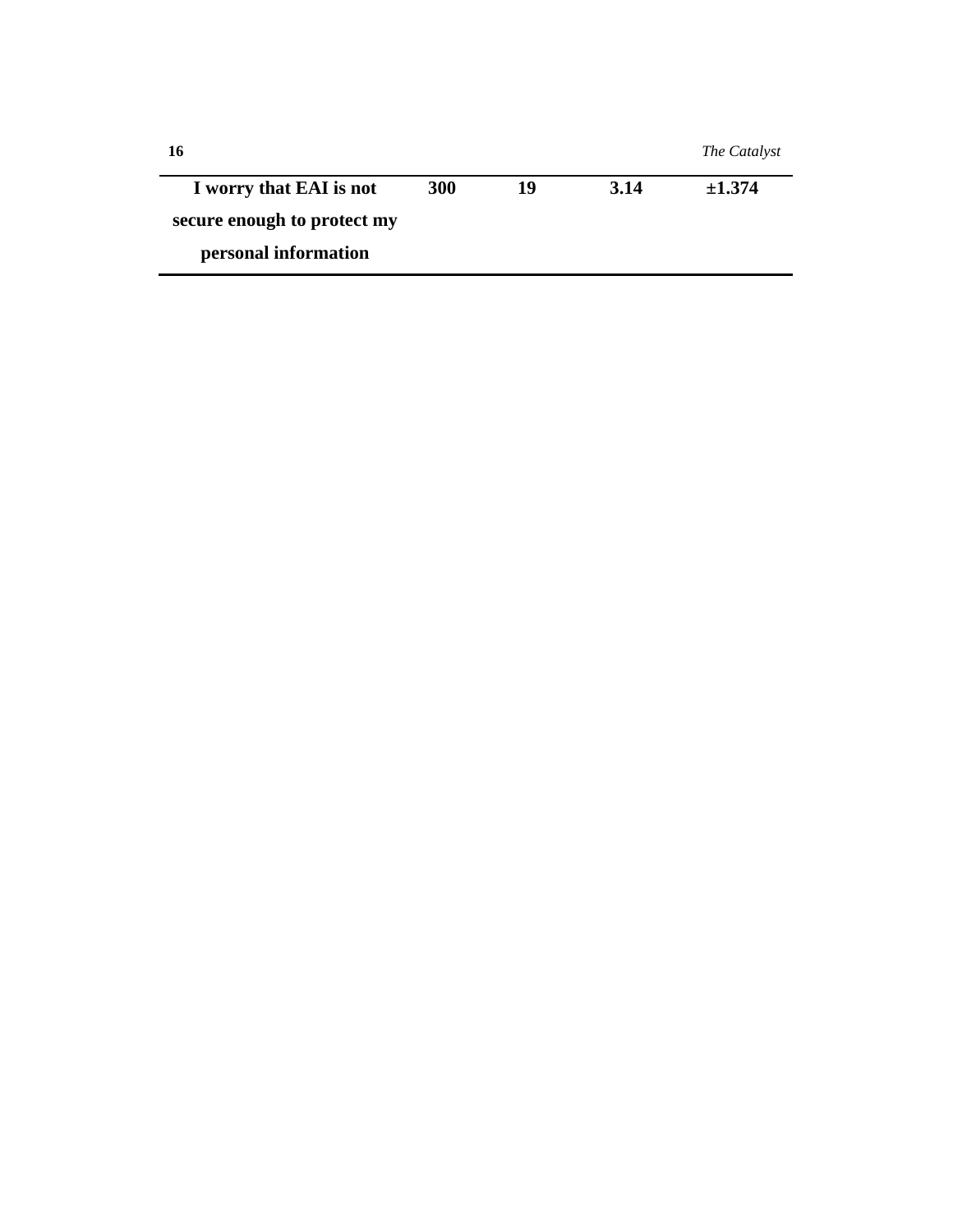#### **5.8 Trialability and EAI**

This term best describes the intention of potential users that how they go on exploring innovations m however; it is not an easy process to impose the potential users rather they seek innovation using trial to satisfy them. As regards, respondents were offered EAI trialability and asked to perceive on statements related to EAI trialability for adoption in the health care units of Sindh province and opinions were ranked as Strongly Disagree (1), Disagree (2), Neutral (3), Agree(4) and Strongly Agree (5).The results obtained in (Table 8) showed that respondents agreed that it is better to experiment with EAI before its adoption  $(3.50\pm1.348)$ ; they think there is no need to have trial version for convincing because EAI is best-fit IT option in organizational management  $(3.36\pm1.074)$ ; it did not take them much time to try EAI before my final acceptance for its adoption  $(3.30\pm1.362)$ ; it become an easy after trial to use this out this  $(3.24\pm1.161)$ . The respondents showed neutral response over the statement that the trial convinced them that using EAI was better than to work manually  $(2.90\pm1.206)$ . The respondents' perceptions on trialability and EAI aspects were generally positive and promising.

## **Table 4. 8 Trialability and EAI uses perceived by respondents from different hospitals of Sindh province**

| <b>Strongly Agree= 5</b>     |            |                |             |                  |
|------------------------------|------------|----------------|-------------|------------------|
| <b>Statements</b>            |            | N              | <b>Mean</b> | <b>Standard</b>  |
|                              | Valid      | <b>Missing</b> |             | <b>Deviation</b> |
| It was easy to use EAI more  | <b>300</b> | 19             | 3.24        | ±1.161           |
| frequently after trying this |            |                |             |                  |
| out                          |            |                |             |                  |
| A trial convinced me that    | 300        | 19             | <b>2.90</b> | $\pm 1.206$      |
| using EAI was better than    |            |                |             |                  |
| using manual                 |            |                |             |                  |
| I do not need a trail to be  | 300        | 19             | 3.36        | ±1.074           |
| convinced which EAI are the  |            |                |             |                  |
| best for me                  |            |                |             |                  |

**Likert Scale: Strongly Disagree=1: Disagree=2: Neutral = 3: Agree=4**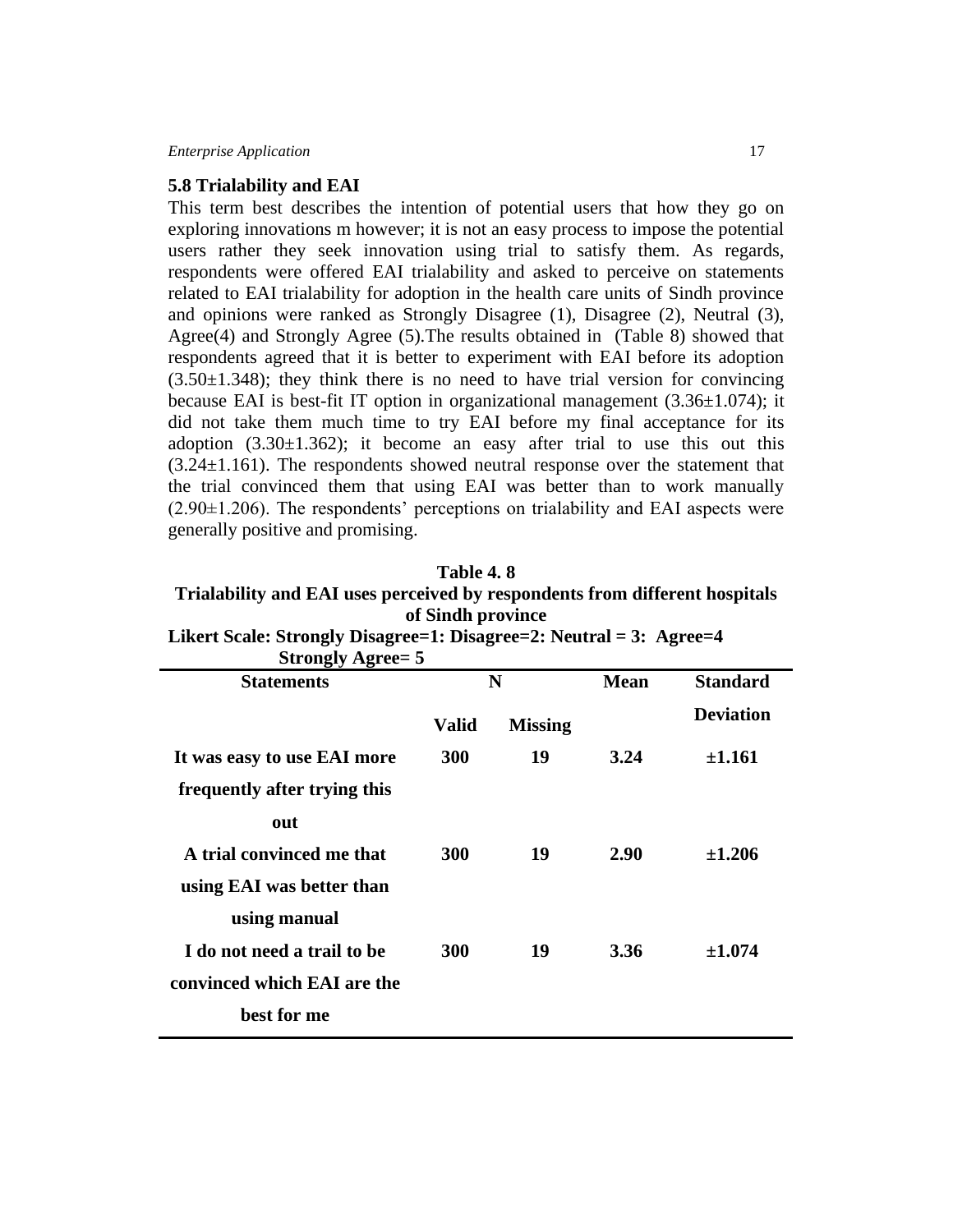**18** *The Catalyst*

| It did not take me much time | 300        | 19 | 3.30 | ±1.362   |
|------------------------------|------------|----|------|----------|
| to try EAI before I finally  |            |    |      |          |
| accepted their               |            |    |      |          |
| It is better to experiment   | <b>300</b> | 19 | 3.50 | $+1.348$ |
| with EAI before adopting     |            |    |      |          |
| them                         |            |    |      |          |

#### **5.9 Observability and EAI**

Observability is the impact or convincing of individuals for using a product after experimentally proven benefits and advantages. In this study, it was known based the perception of respondents towards the EAI use the respondents were asked to perceive what was observed by them after trialability about the EAI systems. They were asked to perceive on the basis of statements ranking as Strongly Disagree (1), Disagree (2), Neutral (3), Agree (4) and Strongly Agree (5) and their responses are shown in Table 9. The study outcomes indicated that respondents agreed that observing EAI users before using EAI was unnecessary  $(3.740\pm1.018)$ ; it is easy to use EAI even if one has not used it before (3.38±1.312); observed others using EAI and saw the advantages of doing  $(3.10\pm1.287)$ ; while the respondents remained neutral on the statements that they have seen how others use EAI before using them  $(2.80\pm1.402)$  and they were influenced by what they observed as the benefits of using EAI  $(2.80\pm1.539)$ .

Ē,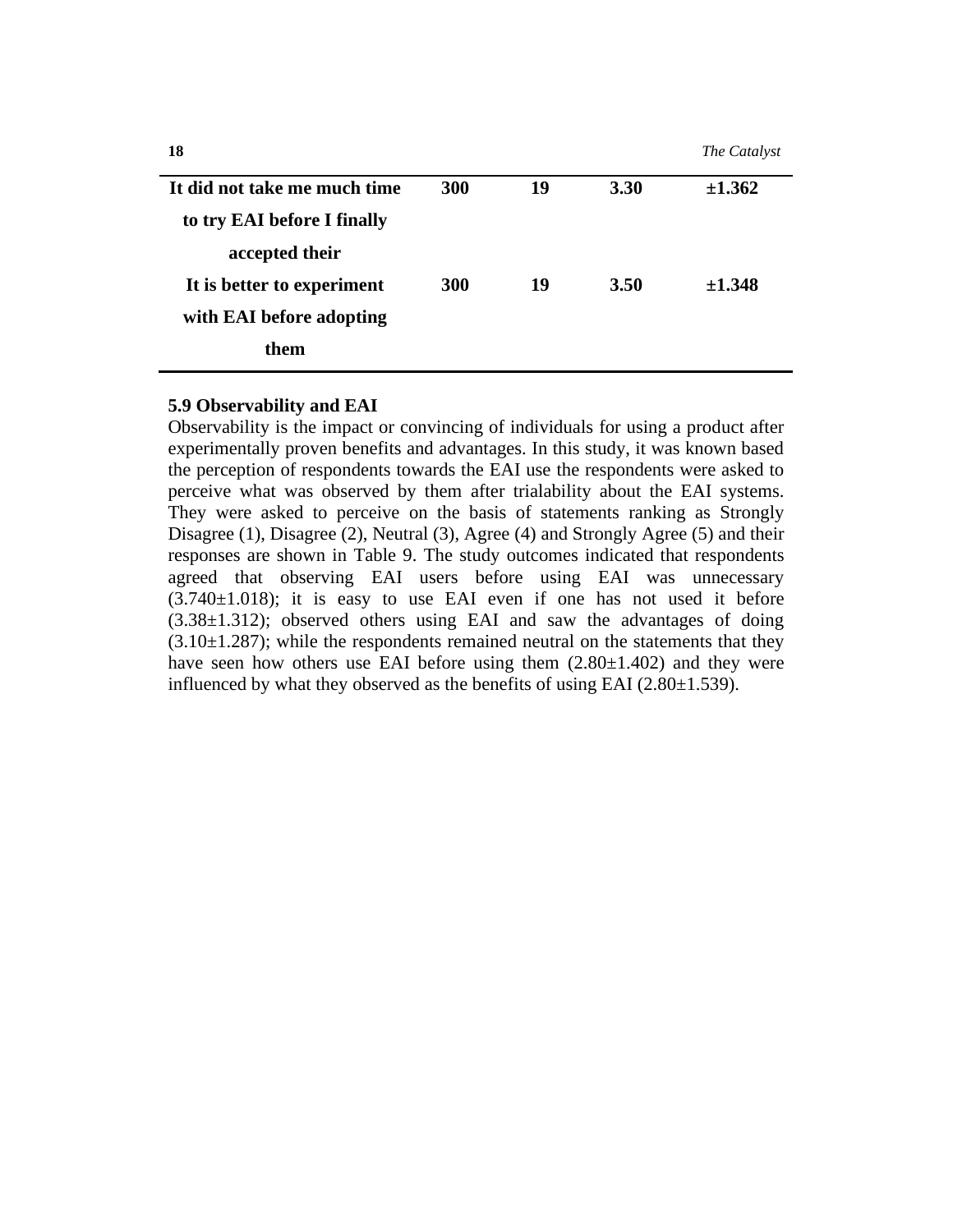# **Table 4. 9 Observability and EAI uses perceived by respondents from different hospitals of Sindh province Likert Scale: Strongly Disagree=1: Disagree=2: Neutral = 3: Agree=4**

**Strongly Agree= 5 Statements N Mean Standard Deviation Valid Missing I was influenced by what I observed as the benefits of using EAI 300 19 2.80 ±1.539 I observed others using EAI and saw the advantages of doing 300 19 3.10 ±1.287 Observing EAI users before using EAI is unnecessary 300 19 3.74 ±1.018 I have seen how others use EAI before using them 300 19 2.80 ±1.402 It is easy to use EAI even if one has not use them before 300 19 3.38 ±1.312**

#### **5.10 Complexity and EAI**

Complexity characterizes the behavior of a model or a system. In this investigation, respondents from different hospitals of Sindh province were asked to perceive on the complexities with the use of EAI systems considering statements ranking as Strongly Disagree (1), Disagree (2), Neutral (3), Agree (4) and Strongly Agree (5). Responses of the respondents (Table 10) indicated that participants agreed that EAI is difficult to understand and use (3.75±1.301); EAI is complicated to learn  $(3.45\pm1.163)$ ; EAI are confusing  $(3.26\pm1.121)$ ; EAI are convenient to use  $(3.25 \pm 1.222)$  and they also agreed that it is easy to use  $(3.10\pm1.065)$ . The mean $\pm$ std deviation suggested some confusing results that the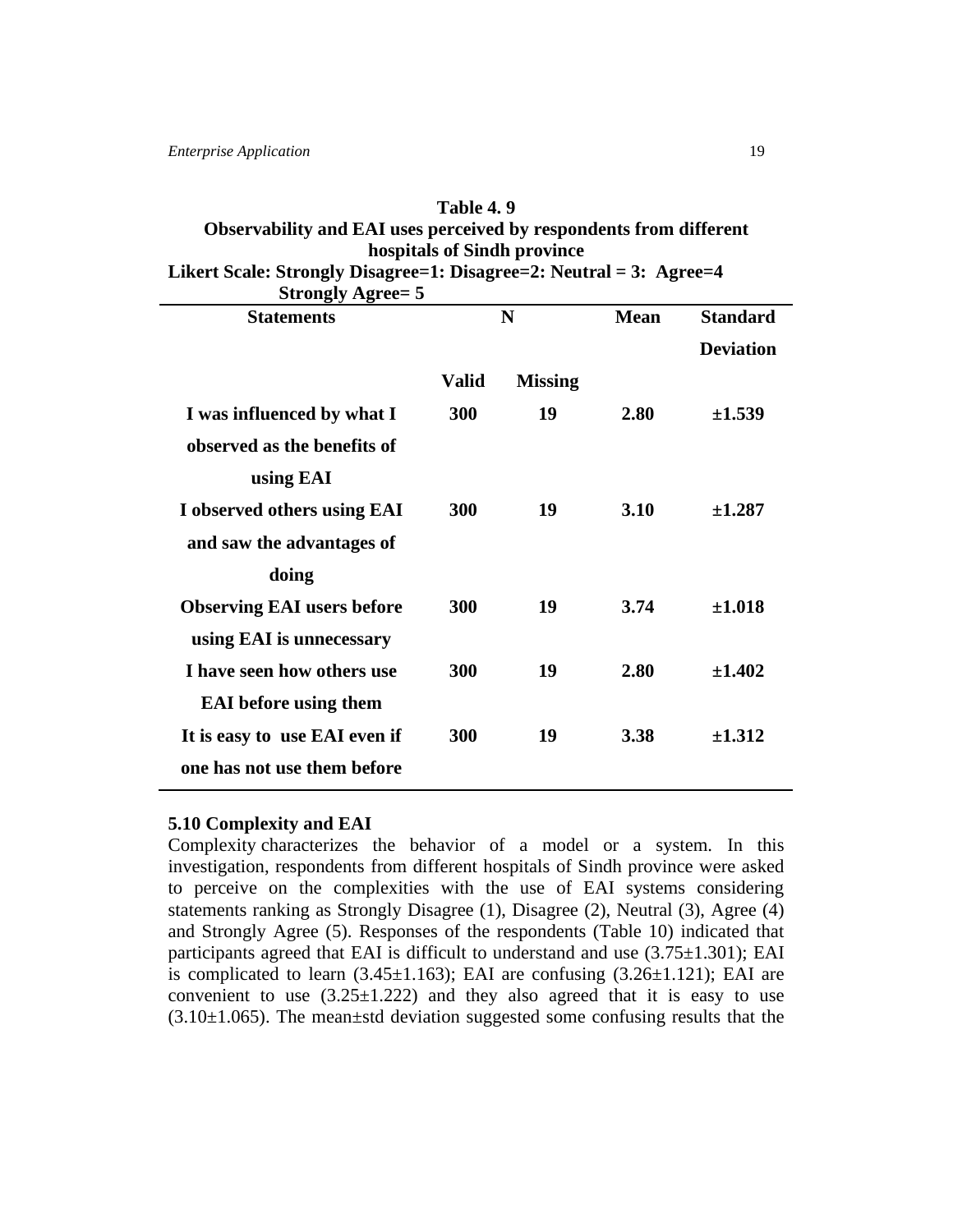respondents equally agreed both the negative as well as positive statements on the complexities and easiness of the EAI application.

| <b>Table 4.10</b>                                                           |
|-----------------------------------------------------------------------------|
| Complexity in EAI uses perceived by respondents from different hospitals of |
| <b>Sindh province</b>                                                       |

| Likert Scale: Strongly Disagree=1: Disagree=2: Neutral = 3: Agree=4 |  |
|---------------------------------------------------------------------|--|
| <b>Strongly Agree= 5</b>                                            |  |

| $\sim$ $\sim$ $\sim$ $\sim$ $\sim$ $\sim$ $\sim$ |              |                |      |                  |
|--------------------------------------------------|--------------|----------------|------|------------------|
| <b>Statements</b>                                | N            |                | Mean | <b>Standard</b>  |
|                                                  | <b>Valid</b> | <b>Missing</b> |      | <b>Deviation</b> |
| <b>EAI</b> is complicated to learn               | <b>300</b>   | 19             | 3.45 | ±1.163           |
| <b>EAI</b> is difficult to understand            | 300          | 19             | 3.75 | $\pm 1.301$      |
| and use                                          |              |                |      |                  |
| <b>EAI</b> are convenient to use                 | 300          | 19             | 3.25 | $+1.222$         |
| <b>EAI</b> are confusing                         | 300          | 19             | 3.26 | $+1.121$         |
| It is easy to use                                | <b>300</b>   | 19             | 3.10 | $+1.065$         |
|                                                  |              |                |      |                  |

#### **5.11 IT Support and EAI Use**

The respondents from different hospitals of Sindh province were enquired over the IT support and EAI use in their respective organizations and they were facilitated to rank the certain relevant statements on the basis of ranks such as: Strongly Disagree (1), Disagree (2), Neutral (3), Agree (4) and Strongly Agree (5). Figures in the parenthesis represent the score assigned to respective rank/degree. The responses of the respondents (Table 11) demonstrated that participants strongly agreed that online registration is preferable (4.30±0.879); agreed that facilities provided outdoor patients (3.95±0.755); burden decreased from staff  $(3.70\pm1.111)$ ; all computers are connected  $(3.30\pm0.997)$  and they also agreed that IT based systems saved doctors and patients time  $(3.71 \pm 1.136)$ . The mean±std deviation described a positive perception of respondents on the use of IT based EAI application in health care industry and declared multiple benefits not only for the hospital staff, management and patients as well.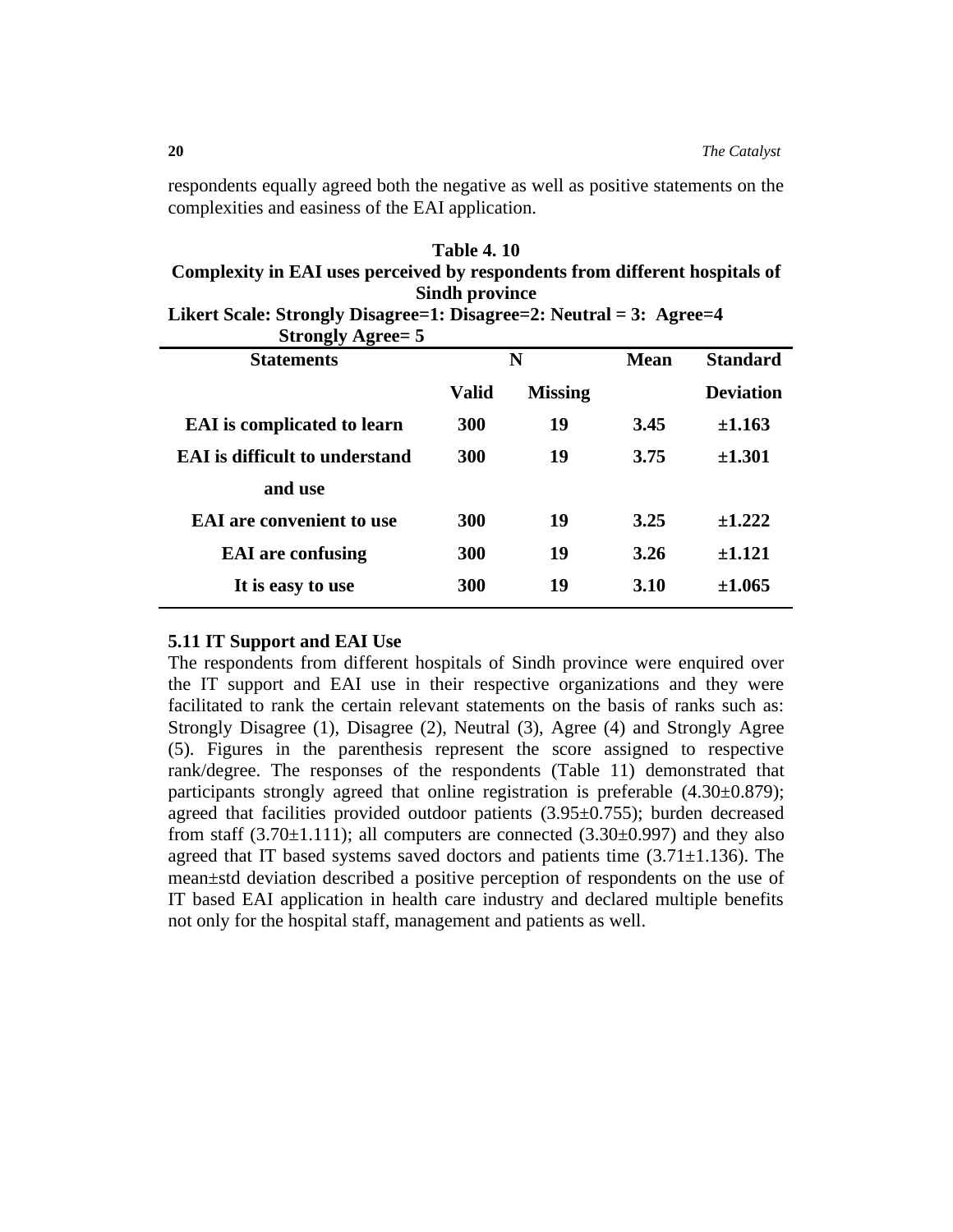#### **Table 4. 11**

## **IT Support and EAI uses perceived by respondents from different hospitals of Sindh province**

| Likert Scale: Strongly Disagree=1: Disagree=2: Neutral = 3: |
|-------------------------------------------------------------|
| $A$ anon-18tronaly $A$ anon- $\bar{z}$                      |

|                                    | $\Delta$ gree $-$ 40 $\mu$ ungiy $\Delta$ gree $-$ 3 |                |             |                  |  |  |  |
|------------------------------------|------------------------------------------------------|----------------|-------------|------------------|--|--|--|
| <b>Statements</b>                  | N                                                    |                | <b>Mean</b> | <b>Standard</b>  |  |  |  |
|                                    | Valid                                                | <b>Missing</b> |             | <b>Deviation</b> |  |  |  |
| <b>Online registration is</b>      | 300                                                  | 19             | 4.30        | $\pm 0.879$      |  |  |  |
| preferable                         |                                                      |                |             |                  |  |  |  |
| <b>Facilities provides outdoor</b> | 300                                                  | 19             | 3.95        | $\pm 0.755$      |  |  |  |
| patients                           |                                                      |                |             |                  |  |  |  |
| <b>Burden decreases from staff</b> | 300                                                  | 19             | 3.70        | ±1.111           |  |  |  |
| All computers are connected        | 300                                                  | 19             | <b>3.30</b> | ±0.997           |  |  |  |
| Saves doctors and patients time    | 300                                                  | 19             | 3.71        | ±1.136           |  |  |  |
|                                    |                                                      |                |             |                  |  |  |  |

#### **5.12 EAI Use and its Benefits**

The staff employed in different hospitals of Sindh province including paramedics, Physicians and Doctors were asked to disclose the benefits associated with the EAI use in the respective hospitals. Certain statements were presented to perceive according to scale as: Strongly Disagree (1), Disagree (2), Neutral (3), Agree (4) and Strongly Agree (5). Perceptions of the respondents (Table 12) suggested that participants agreed that they intention using EAI because of time management which it covers through this process easily.  $(3.88\pm1.118)$ ; because EAI are appropriate to their profession they will use them in future  $(3.43\pm0.963)$ ; EAI usage was appropriate for their working style and they will continue using it  $(3.22\pm1.103)$ ; while respondents were neutral over the statements that the difficult in learning for using EAI will make them not use EAI in future  $(2.57\pm1.390)$  and the benefits of EAI will make them continued to use EAI in the future( $2.30\pm1.348$ ). The mean $\pm$ std deviation suggested a positive opinion of respondents on the use of EAI application in health care industry and supported its associated benefits.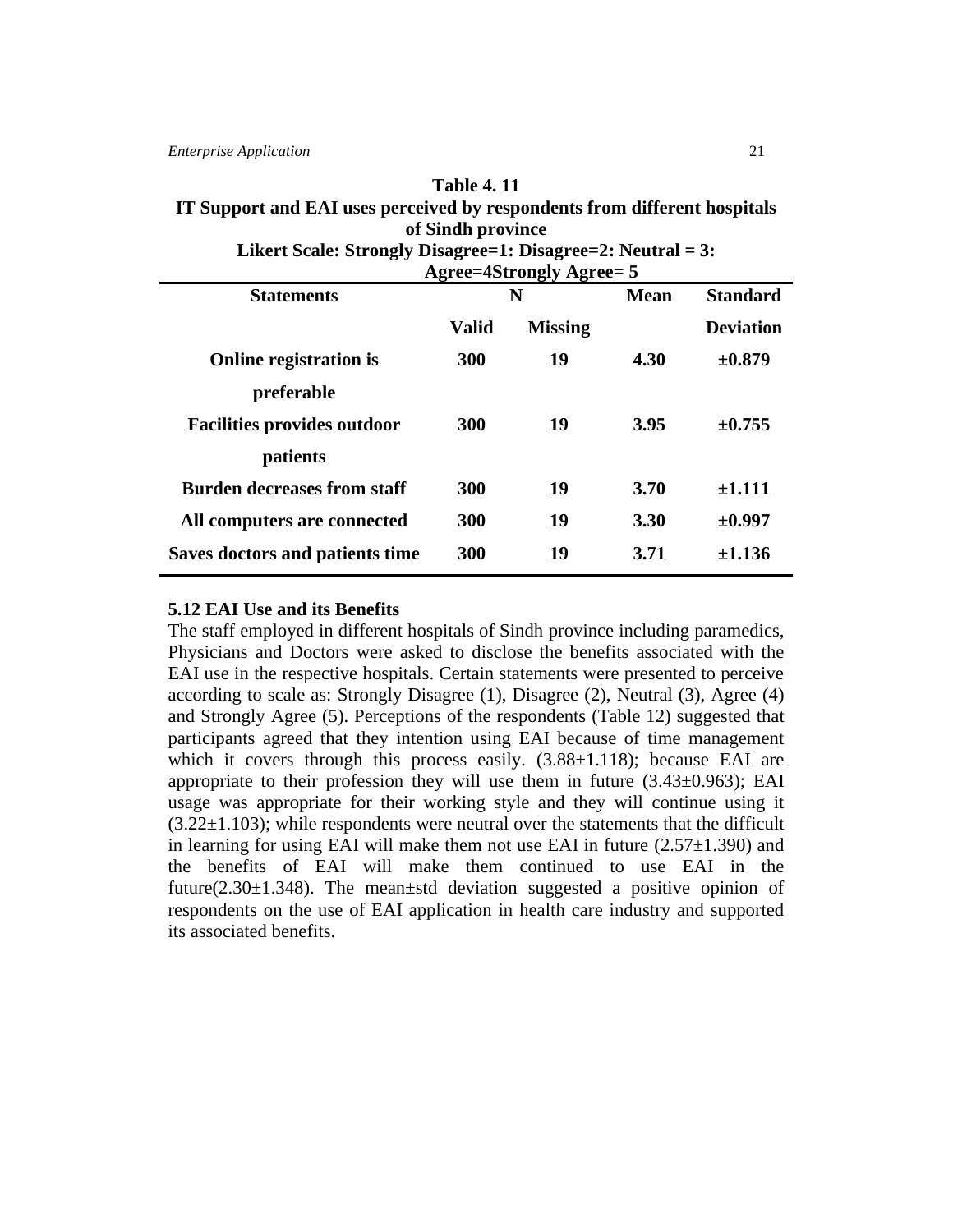## **Table 4. 12**

# **EAI use and probable benefits as perceived by respondents from different hospitals of Sindh province**

| Likert Scale: Strongly Disagree=1: Disagree=2: Neutral = 3: |
|-------------------------------------------------------------|
| Agree-Astropoly Agree-5                                     |

| <b>Statements</b>                        | N     |                | <b>Mean</b> | <b>Standard</b>  |
|------------------------------------------|-------|----------------|-------------|------------------|
|                                          | Valid | <b>Missing</b> |             | <b>Deviation</b> |
| The benefits of EAI will make me         | 300   | 19             | 2.30        | ±1.348           |
| continue to use them in the future       |       |                |             |                  |
| I intend to continue to use EAI          | 300   | 19             | 3.88        | $\pm 1.118$      |
| because they help manage my time         |       |                |             |                  |
| <b>better</b>                            |       |                |             |                  |
| <b>Because EAI are appropriate to my</b> | 300   | 19             | 3.43        | $\pm 0.963$      |
| profession i will use them in future     |       |                |             |                  |
| <b>EAI</b> usage is appropriate for my   | 300   | 19             | 3.22        | ±1.103           |
| working style and I will continue        |       |                |             |                  |
| using it                                 |       |                |             |                  |
| The difficulty in learning to use EAI    | 300   | 19             | 2.57        | ±1.390           |
| will make me not use them in future      |       |                |             |                  |

## **5.13 Correlation Coefficients among the Advantages**

The discriminant validity was determined by the average variance extracted for each construct compared with the corresponding squared inter-construct correlation and the average estimate larger than estimates present results of squared inter-construct correlations and the discriminant validity for each construct used in this study.

The correlation analysis described positively significant  $(P<0.01)$  association EAI vs relative advantage  $(r=0.978**)$ , EAI vs compatibility  $(r=0.981**)$ , EAI vs trialability (r=0.979\*\*), EAI vs observability (r=0.978\*\*), EAI vs complexity  $(r=0.972**)$ , EAI vs IT support  $(r=0.995**)$ . All the possible interrelationships among studied parameters was positive and highly significant  $(P<0.01)$ . This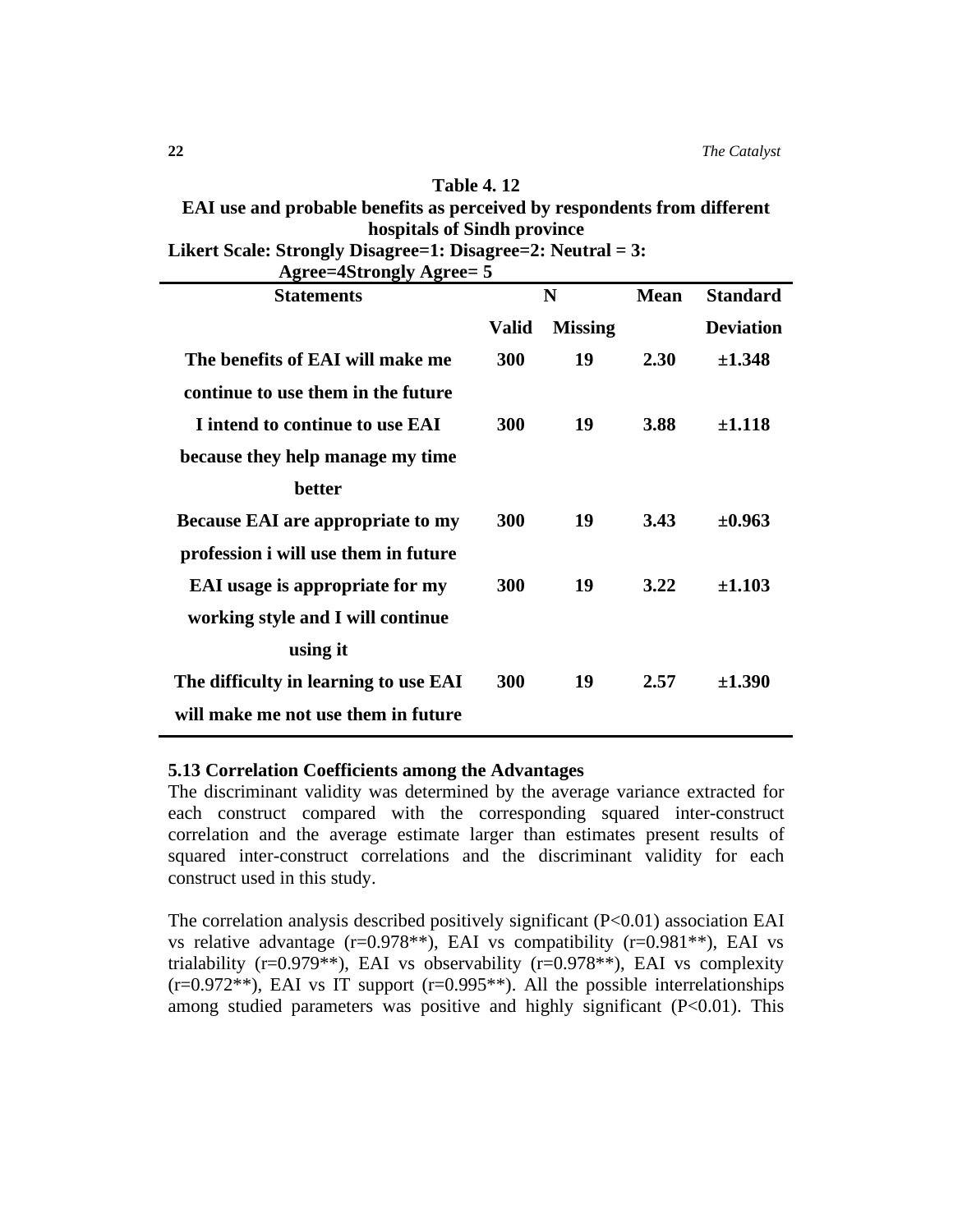suggested that with the installation of EAI application, the organizational management and facilitation will improve tremendously (Table 13).

| Correlations       |                                                              |                        |               |                       |               |            |            |                       |
|--------------------|--------------------------------------------------------------|------------------------|---------------|-----------------------|---------------|------------|------------|-----------------------|
|                    |                                                              | Relative_<br>Advantage | Compatibility | Trial Ability         | Observability | Complexity | IT_Support | EAI                   |
| Relative_Advantage | Pearson Correlation                                          |                        | .969"         | $.989^{\prime\prime}$ | .960''        | .982"      | .939"      | .978''                |
|                    | Sig. (2-tailed)                                              |                        | .000          | .000                  | .000          | .000       | .000       | .000                  |
|                    | Ν                                                            | 300                    | 300           | 300                   | 300           | 300        | 300        | 300                   |
| Compatibility      | Pearson Correlation                                          | .969"                  | 1             | .983"                 | .986"         | .969"      | .940''     | .981"                 |
|                    | Sig. (2-tailed)                                              | .000                   |               | .000                  | .000          | .000       | .000       | .000                  |
|                    | Ν                                                            | 300                    | 300           | 300                   | 300           | 300        | 300        | 300                   |
| Trial_Ability      | Pearson Correlation                                          | .989"                  | .983"         |                       | .975          | .985       | .946''     | $.979^{\prime\prime}$ |
|                    | Sig. (2-tailed)                                              | .000                   | .000          |                       | .000          | .000       | .000       | .000                  |
|                    | Ν                                                            | 300                    | 300           | 300                   | 300           | 300        | 300        | 300                   |
| Observability      | Pearson Correlation                                          | .960''                 | .986"         | .975"                 |               | .953"      | .936"      | $.978^{\circ\circ}$   |
|                    | Sig. (2-tailed)                                              | .000                   | .000          | .000                  |               | .000       | .000       | .000                  |
|                    | Ν                                                            | 300                    | 300           | 300                   | 300           | 300        | 300        | 300                   |
| Complexity         | Pearson Correlation                                          | .982"                  | .969"         | .985"                 | .953"         |            | .945"      | .972''                |
|                    | Sig. (2-tailed)                                              | .000                   | .000          | .000                  | .000          |            | .000       | .000                  |
|                    | Ν                                                            | 300                    | 300           | 300                   | 300           | 300        | 300        | 300                   |
| IT_Support         | Pearson Correlation                                          | $.939^{\prime\prime}$  | .940          | .946                  | .936''        | .945''     |            | .955''                |
|                    | Sig. (2-tailed)                                              | .000                   | .000          | .000                  | .000          | .000       |            | .000                  |
|                    | Ν                                                            | 300                    | 300           | 300                   | 300           | 300        | 300        | 300                   |
| EAI                | Pearson Correlation                                          | $.978^{\circ}$         | $.981$ "      | .979"                 | .978''        | .972''     | .955''     |                       |
|                    | Sig. (2-tailed)                                              | .000                   | .000          | .000                  | .000          | .000       | .000       |                       |
|                    | Ν                                                            | 300                    | 300           | 300                   | 300           | 300        | 300        | 300                   |
|                    | **. Correlation is significant at the 0.01 level (2-tailed). |                        |               |                       |               |            |            |                       |

**Table 4. 13 Correlation coefficients**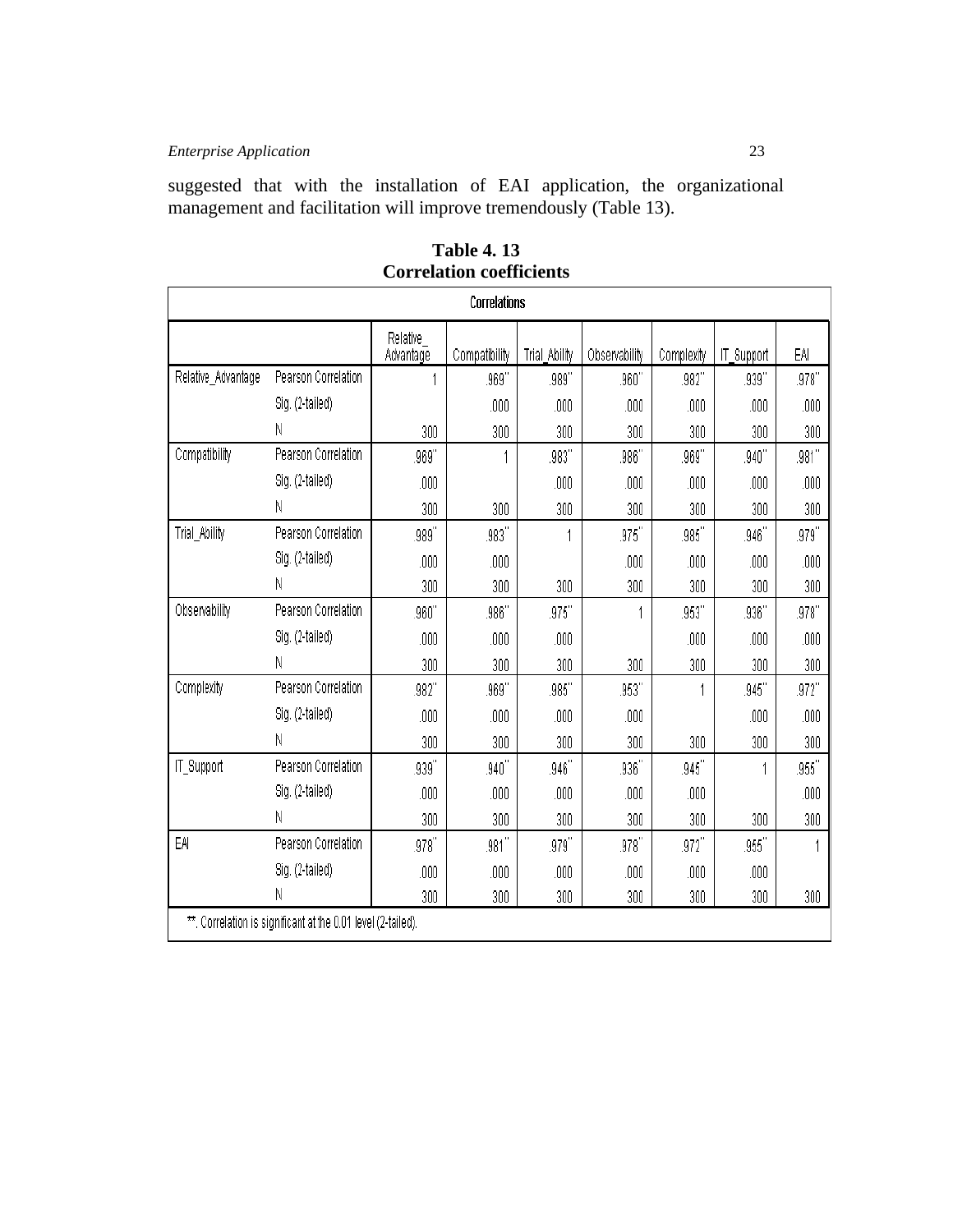#### **5.14 Model Summary**

Results of regression analysis for EAI adoption in the health care industry as dependent variable and IT Support, Observability, Complexity, Relative advantage, Compatibility, Trialability as independent variables appeared in Table-14. Regression coefficient was investigated positive and highly significant (P<0.01), which was the indication of significant improvement on overall performance and facilitation of patients in health care industry. The results further showed that  $R<sup>2</sup>$  (coefficient of determination) value was very high (98.2%), which was an indication of strong relationship between dependent and independent variables. However, 98.2 percent change in management and work efficiency in the health care units is predicted by EAI adoption. F-value for regression equation (Table 15) was also found highly significant  $(P<0.01)$ , it is an indication of good fit of regression model.

|                                            |       | <b>Table 4.14</b>                                                          |                   |                      |  |  |  |
|--------------------------------------------|-------|----------------------------------------------------------------------------|-------------------|----------------------|--|--|--|
| <b>Regression analysis (Model Summary)</b> |       |                                                                            |                   |                      |  |  |  |
| <b>Model</b>                               | R     | <b>R</b> Square                                                            | <b>Adjusted R</b> | <b>Std. Error of</b> |  |  |  |
|                                            |       |                                                                            | <b>Square</b>     | the Estimate         |  |  |  |
| 1                                          | .991ª | .982                                                                       | .981              | .151                 |  |  |  |
|                                            |       | a. Predictors: (Constant), IT Support, Observability, Complexity, Relative |                   |                      |  |  |  |
|                                            |       | advantage, Compatibility, Trialability                                     |                   |                      |  |  |  |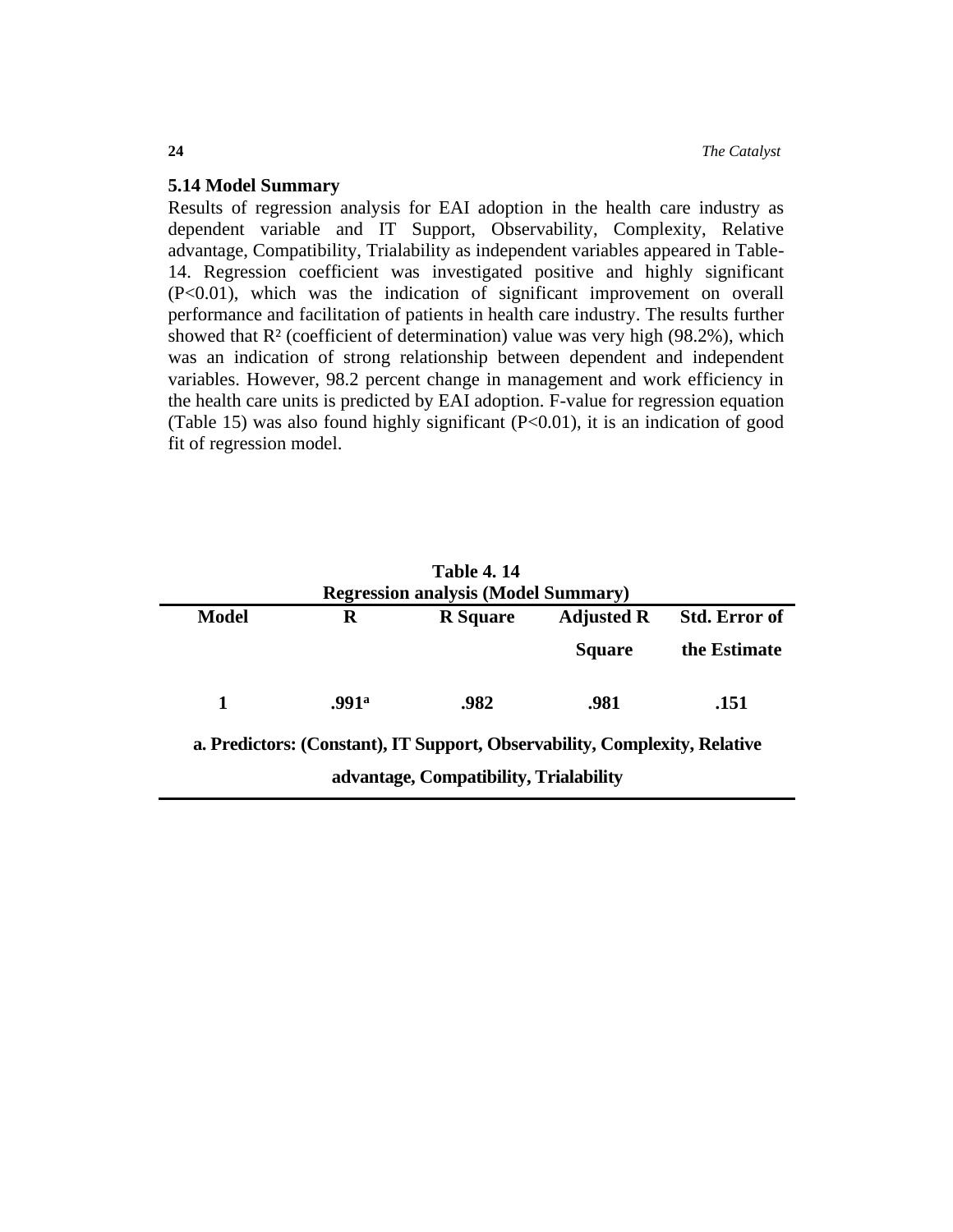|                                                                            |                | <b>Table 4.15</b><br><b>ANOVA</b> <sup>b</sup> |                                        |              |                   |
|----------------------------------------------------------------------------|----------------|------------------------------------------------|----------------------------------------|--------------|-------------------|
| <b>Model</b>                                                               | Sum of         | Df                                             | <b>Mean</b>                            | $\mathbf{F}$ | Sig.              |
|                                                                            | <b>Squares</b> |                                                | <b>Square</b>                          |              |                   |
| <b>Regressio</b>                                                           | 359.832        | 6                                              | 59.972                                 | 2.643E3      | .000 <sup>a</sup> |
| n                                                                          |                |                                                |                                        |              |                   |
| <b>Residual</b>                                                            | 6.648          | 293                                            | .023                                   |              |                   |
| <b>Total</b>                                                               | 366.480        | 299                                            |                                        |              |                   |
| a. Predictors: (Constant), IT Support, Observability, Complexity, Relative |                |                                                |                                        |              |                   |
|                                                                            |                |                                                | advantage, Compatibility, Trialability |              |                   |
|                                                                            |                |                                                | <b>b. Dependent Variable: EAI</b>      |              |                   |

## **5.15 Coefficients**

In the present study, adapted items for measuring the content validity were used from past research works for ensuring the content validity. The questionnaire was divided into three major parts. The first part was nominal scales and rest were 5 point Likert scales. Part 1 was consisted of questionnaire based on IDT and relative advantages (ADV), compatibility (CPA), trialability (TRI), observability (OB), complexity (CPL) and IT-Support (ITS) as described by (Karahannaet al. 1999). Two confirmatory factor analyses (CFA) were computed using AMOS 6.0 to test the measurement models. The model-fit measures were used to assess the model's overall goodness of fit (χ2 /df, GFI, NFI, CFI, RMSEA) and values all exceeded their respective common acceptance levels (Hairet al. 2006). Above statements ensure its good-fit of model measurement with the data which is collected.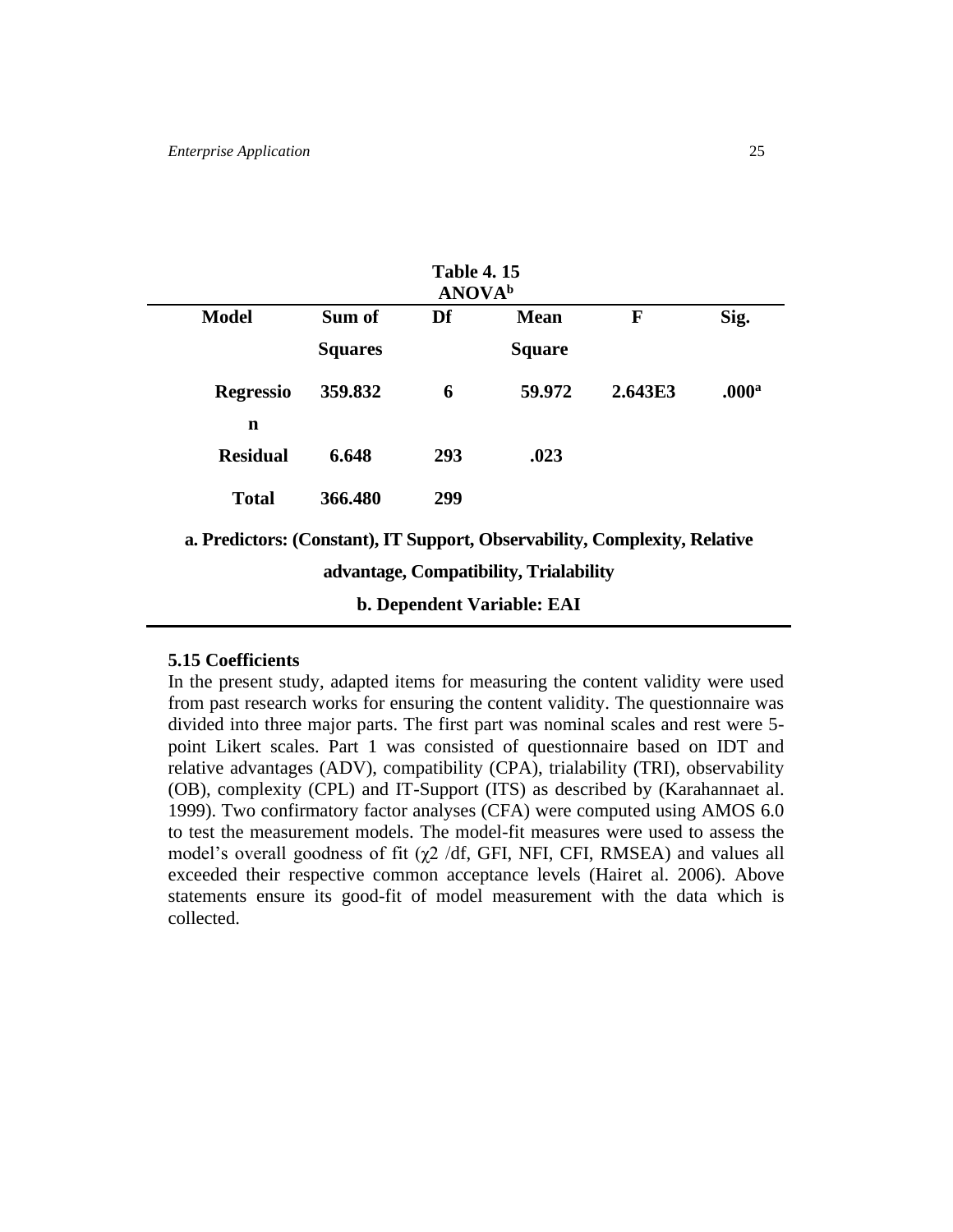| Table 16.<br><b>Coefficients</b> |                       |              |                  |             |      |
|----------------------------------|-----------------------|--------------|------------------|-------------|------|
| <b>Model</b>                     | <b>Unstandardized</b> |              | <b>Standardi</b> | $\mathbf t$ | Sig. |
|                                  | <b>Coefficients</b>   |              | zed              |             |      |
|                                  |                       |              | Coefficien       |             |      |
|                                  |                       |              | ts               |             |      |
|                                  | B                     | Std.         | <b>Beta</b>      |             |      |
|                                  |                       | <b>Error</b> |                  |             |      |
| (Constant)                       | $-.210$               | .052         |                  | $-4.080$    | .000 |
| <b>ADV</b>                       | .483                  | .058         | .465             | 8.354       | .000 |
| <b>CPA</b>                       | .184                  | .053         | .211             | 3.501       | .001 |
| <b>TRI</b>                       | $-.275$               | .071         | $-.296$          | $-3.879$    | .000 |
| <b>OB</b>                        | .306                  | .045         | .351             | 6.806       | .000 |
| <b>CPL</b>                       | .097                  | .050         | .099             | 1.937       | .054 |
| <b>ITS</b>                       | .212                  | .031         | .177             | 6.850       | .000 |
| a. Dependent Variable: EAI       |                       |              |                  |             |      |

#### 6. **Discussion**

In the words of (Agrawal & Prasad, 1999), thatthere is positive association between new information technology acceptance and the and an individual who has prior compatible experience, however; it is certain and proved that such prior experience towards the new information technology has positive association in the context of ease of use belief system to the new innovative information technologies. Compatibility has positive and significant effects (Chauand Hu, 2001). Another writer has confirmed this that compatibility proven to be a significant in term of direct effectiveness on behavior intention. Chang and Tung (2008). The compatibility has been investigated for different aspects in the previous studies (Hardgrave et al.2003).The study showed that the perceptions of the respondents clearly indicating the positive comments of the EAI users and mean score of Likert scale considers that the respondents were positive over the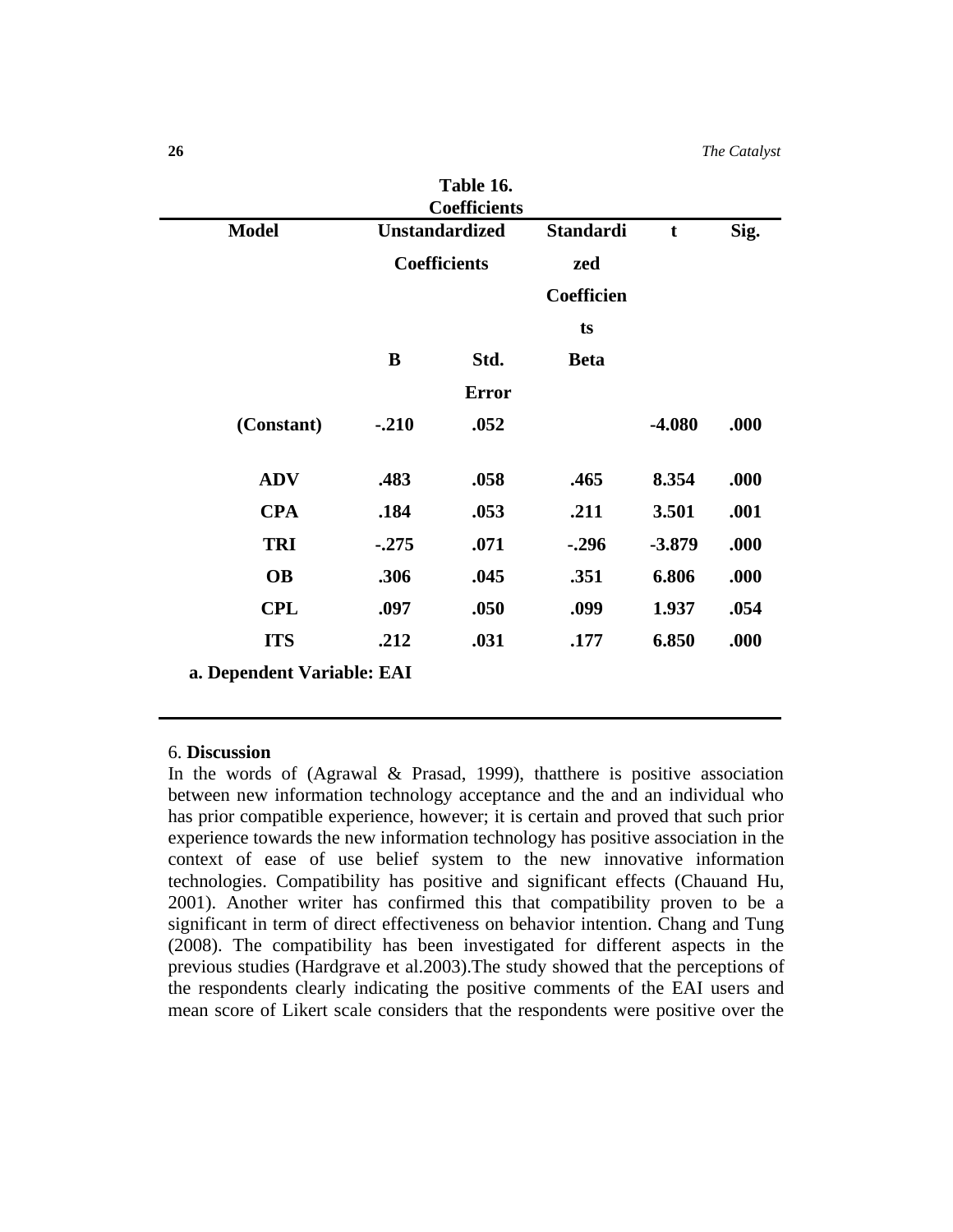validity of EAI system for improving overall individual and organizational efficiency.

On compatibility and EAI the respondents' opinion in most cases on compatibility and EAI aspects were adverse and probably on EAI adoption they entirely showed negative attitude. Similarly, on trialability and EAI, the respondents showed neutral response over the statement that the trial convinced them that using EAI was better than to work manually  $(2.90\pm1.206)$ . The respondents' perceptions on trialability and EAI aspects were generally positive and promising. In case of Observability and EAI, respondents agreed that observing EAI users before using EAI was unnecessary; it is easy to use, observed EAI advantageous. Study showed that the complexity analysis on EAI suggested some confusing results that the respondents equally agreed both the negative as well as positive statements on the complexities and easiness of the EAI application. Moreover, IT support analysis on EAI use described a positive perception of respondents on the use of IT based EAI application in health care industry and declared multiple benefits not only for the hospital staff, management and patients as well. On the EAI use and its benefits, the paramedics, Physicians and Doctors were asked to perceive and positive opinion of respondents on the use of EAI application in health care industry was recorded and they were convinced on the associated benefits and supported EAI adoption. Hence, following hypotheses are proposed on behalf of the past research studies. Cronbach's alpha estimate value above 0.70 is considered as acceptable (Nunally, 1978). According to (Sekaran, 2000),if the value of Cronbach's alpha reliabilities is less than 0.6, they are considered as poor, if the value is in 0.7, they are acceptable, and their liabilities value above 0.8 are considered good. Therefore, the closer the Cronbach's alpha gets to1.0 the better is the reliability. Correlation among constructs analyzed and observed that all the possible interrelationships among studied parameters was positive and highly significant (P<0.01). This suggested that with installation of EAI application, organizational management and facilitation will improve tremendously. The regression coefficient was positive and highly significant (P<0.01), which was the prediction of significant improvement in overall performance and facilitation of patients in health care industry due EAI adoption. The F-value for regression equation remained highly significant  $(P<0.01)$ , which was an indication of good fit of the regression model.

#### **Findings**

Present study was carried out during the year of 2017 with the main focused on examining the adoption of Enterprise Application Integration (EAI) in health care industry. The work efficiency after EAI use, EAI facilitations and other aspects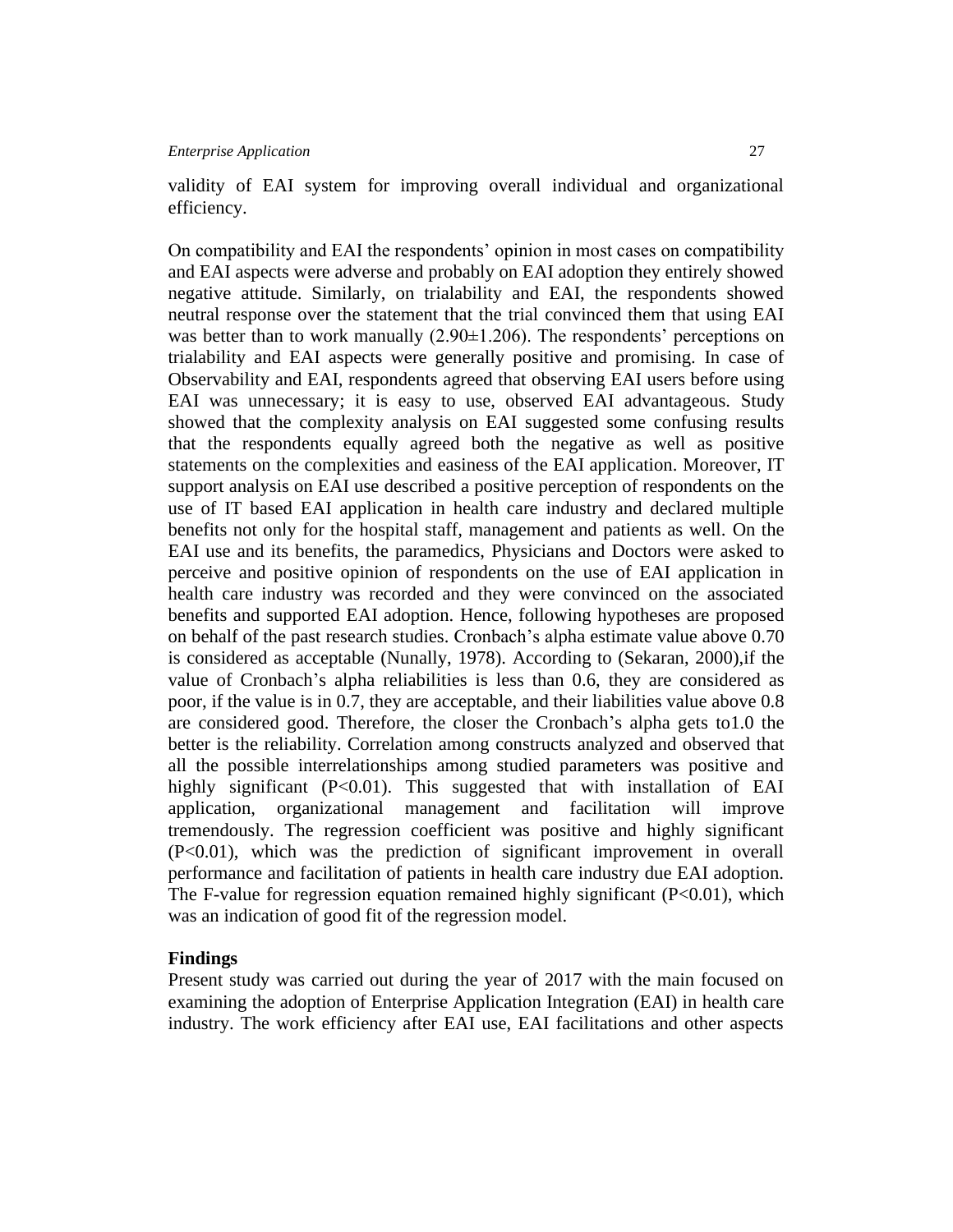related to the technological advantages were assessed through questionnaire into the different hospitals of Pakistan. The findings of the present study are summarized under the below:

The demographic evaluation of the respondents showed that most of the sample belonged to male respondents (n=198, 66.0%); while remaining 34.00 percent were females. The majority (n=96, 32.0%) aging 25-34 years; followed by 35-44 years of age (n=78, 26.0%), under 25 years (n=54, 18.0%), 45-54 years (n=42, 14.0%), 55-64 (n=24, 8.0%) and remaining (n=6, 2.0%) were above 65 years of age. By occupation, majority (n=81, 27.0%) was of physicians; followed by nurses (n=66, 22.0%), Technicians (n=57, 19.0%), I.T. Assistants (n=48, 16.0%), Doctors  $(n=27, 9.0\%)$  and remaining  $(n=21, 7.0\%)$  were Internees. The respondents belonged to LUMHS Jamshoro (n=60, 20.0%); Civil hospital Nawabshah (n=48, 16.0%), Agha Khan Hospital Karachi (n=63, 21.0%), Civil Hospital Tando Allayer (n=33, 11.0%), City hospital Multan (n=75, 25.0%), Civil hospital Karachi ( $n=15, 5.0\%$ ) and remaining ( $n=6, 2.0\%$ ) respondents were from Jinnah hospital Lahore. The EAI adoption impact on working efficiency of organization was assessed and respondents agreed that there were enough advantages of EAI system to use  $(3.28 \pm 1.080)$ ; EAI helped to manage their time better  $(3.22\pm1.103)$ ; helpful in correction of mistakes  $(3.20\pm1.060)$ . Considering EAI compatibility the respondents agreed that it bothers them to use EAI when they could do their work manually  $(3.32\pm1.258)$ ; EAI makes their work redundant  $(3.28\pm1.186)$ ; they are worried that EAI has no privacy to their personal data and information  $(3.14\pm 1.374)$ ; they do not need EAI at their work  $(3.18\pm 1.262)$  and they are worried about the privacy of their information when using EAI  $(3.00\pm1.402)$ . On trial ability respondents agreed that it is better to experiment with EAI before its adoption  $(3.50\pm1.348)$ ; there is no need for trial because EAI are best IT option in organizational management  $(3.36\pm1.074)$ ; it did not take them much time to try EAI before my final acceptance for its adoption  $(3.30\pm1.362)$ ; it was found an easy to use EAI in a frequent way after trying this out (3.24±1.161) and respondents were neutral over the statement that the trial convinced them that using EAI was better than to work manually  $(2.90\pm1.206)$ . Considering observability respondents agreed there is no need to observe EAI users before using EAI was unnecessary  $(3.740 \pm 1.018)$ ; it is easy to use EAI even if one has not used it before  $(3.38\pm1.312)$ ; observed others using EAI and saw the advantages of doing  $(3.10 \pm 1.287)$ ; while the respondents remained neutral on the statements that they have seen how others use EAI before using them  $(2.80\pm1.402)$  and they were influenced by what they observed as the benefits of using EAI  $(2.80\pm1.539)$ .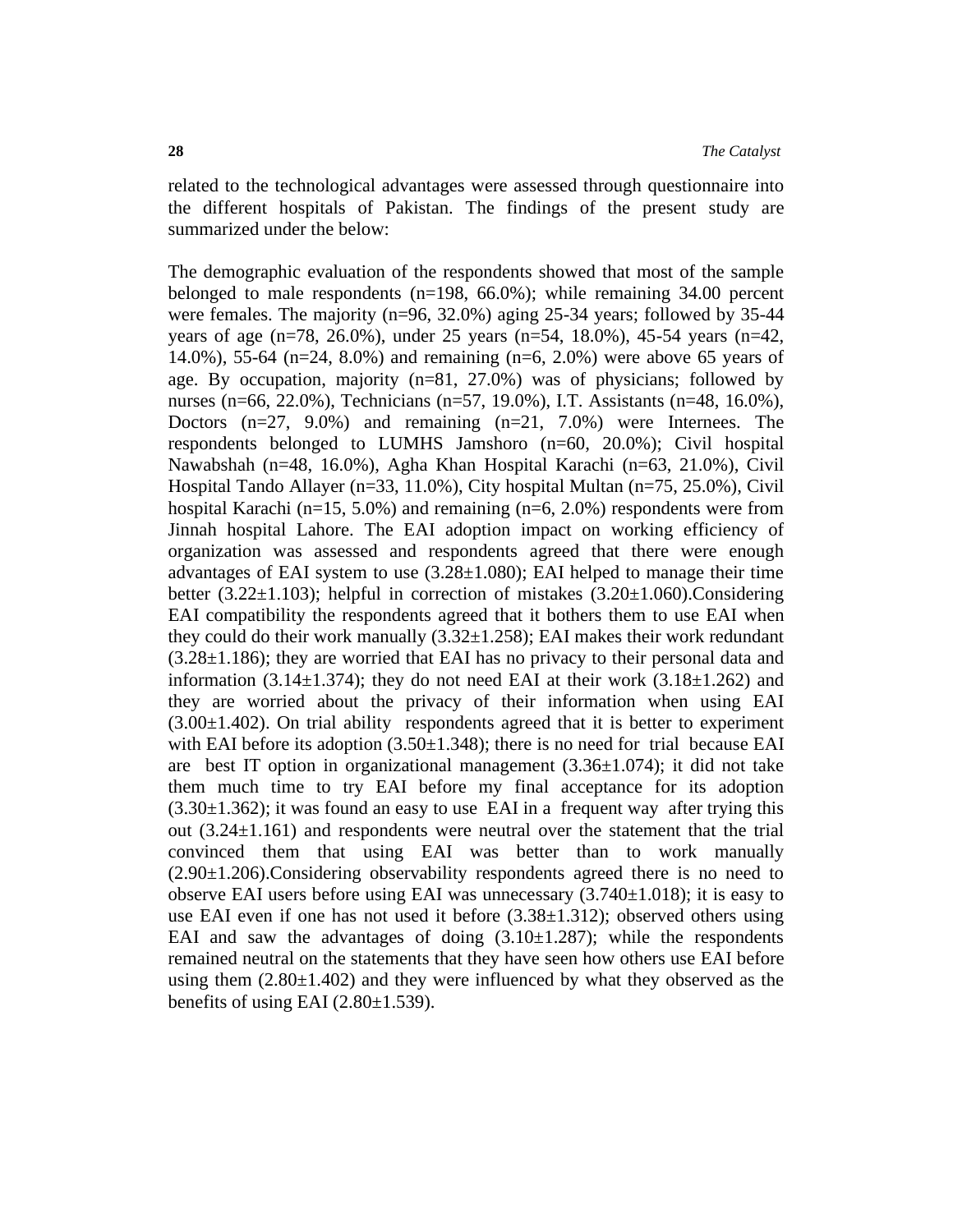In case of complexity of EAI the participants agreed that EAI they found out a difficult in understanding and use  $(3.75\pm1.301)$ ; EAI is complicated to learn  $(3.45\pm1.163)$ ; EAI are confusing  $(3.26\pm1.121)$ ; EAI are convenient to use  $(3.25\pm1.222)$  and they also agreed that it is easy to use  $(3.10\pm1.287)$ . On IT support and EAI use, the participants strongly agreed that online registration was preferable  $(4.30\pm1.879)$ ; agreed over the facilities provided outdoor patients  $(3.95\pm1.755)$ ; decreased burden from staff  $(3.70\pm1.111)$ ; all computers are connected (3.30±0.997) and IT based systems saved doctors and patients time  $(3.71\pm1.136)$ . Discussing EAI use and its benefits, participants agreed that they intend to continue using EAI because they were helped managing their time better  $(3.88\pm1.118)$ ; EAI are appropriate to their profession they would definitely like to use them in times to come  $(3.43\pm0.963)$ ; EAI usage was appropriate for their working style and they will continue using  $\text{it}(3.22 \pm 1.103)$ ; while respondents were neutral saying that difficulty in learning to use EAI will make them not use EAI in future  $(2.57\pm1.390)$  and the benefits of EAI will make them continued to use EAI in the future  $(2.30\pm1.348)$ . There was positive and highly significant  $(P<0.01)$  of EAI vs relative advantage  $(r=0.978**)$ , compatibility  $(r=0.981**)$ , trial ability (r=0.979\*\*), (r=0.978\*\*), complexity (r=0.972\*\*) and IT support  $(r=0.932**)$ . The regression coefficient was proved to be a positive and highly significant (P<0.01) showing significant improvement in overall performance and facilitation of patients in health care industry by EAI adoption. The  $\mathbb{R}^2$  value was very high (72.4%) suggesting strong relationship between dependent and independent variables and 72.4 percent change in management and work efficiency in the health care units is predicted by EAI adoption.

Cronbach's alpha reliability suggested that alpha loadings for all scale items (0.841) exceeded the minimum loading criterion (0.70) which is considered good. Therefore, the closer the Cronbach's alpha gets to 1.0 the better is the reliability.

#### **Discussion**

The results of present study show that the prior compatibility of experience of an individual relevant to the information technology acceptance has positively association which is reported by other researchers whereby an individual's prior compatible experiences in relation with the ease of use belief are positively observed towards innovations of information technologies. So far, it is investigated the compatibility is significantly positive and has direct effects on the behavioral intentions. Compatibility has been investigated for different aspects in the previous studies. The study showed that the perceptions of the respondents clearly indicating the positive comments of the EAI users and mean score of Likert scale considers that the respondents were positive over the validity of EAI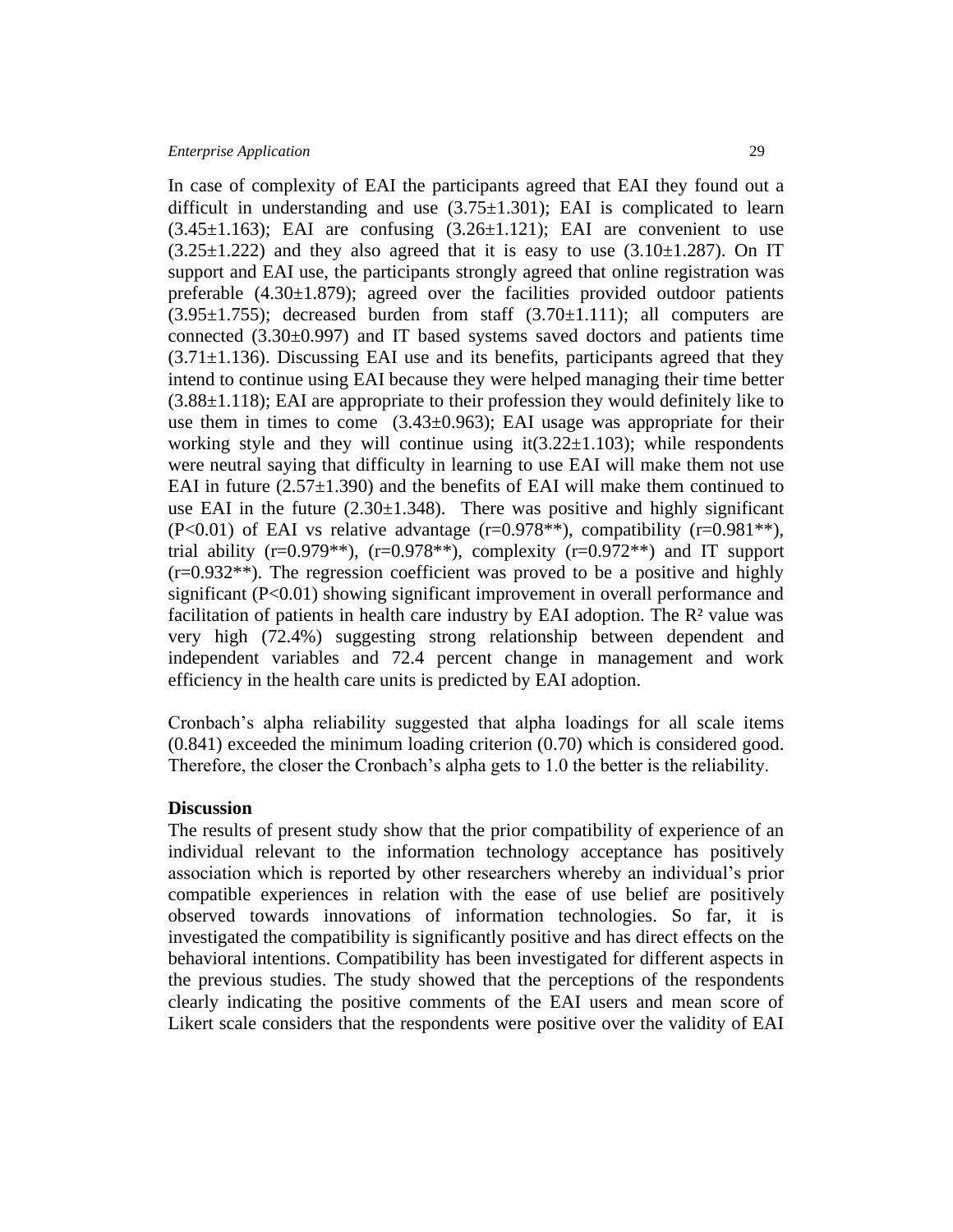system for improving overall individual and organizational efficiency. On compatibility and EAI the respondents' opinion in most cases on compatibility and EAI aspects were adverse and probably on EAI adoption they entirely showed negative attitude. Similarly, on trial ability and EAI, the respondents showed neutral response over the statement that the trial convinced them that using EAI was better than to work manually  $(2.90\pm1.206)$ . The respondents' perceptions on trial ability and EAI aspects were generally positive and promising. In case of Observability and EAI, respondents agreed that observing EAI users before using EAI was unnecessary; it is easy to use, observed EAI advantageous. The findings of previous studies have investigated that no one would ever take chance or intend to adopt anything until he or she get it experienced in favor of their interests. So far, perceived relative advantage is positively effects on the users' intention to within among different participants. Study findings and results investigated that the higher perception towards the relative advantageous are proven to be higher for users to use the systems. As regards many other research studies have investigated that the observability of users has positive effects on the users' intention towards system for using. The study showed that the complexity analysis on EAI suggested positive statements on the complexities and easiness of the EAI application. Moreover, IT support analysis on EAI use described a positive perception of respondents on the use of IT based EAI application in health care industry and declared multiple benefits not only for the hospital staff, management and patients as well. On the EAI use and its benefits, the paramedics, Physicians and Doctors were asked to perceive and positive opinion of respondents on the use of EAI application in health care industry was recorded and they were convinced on the associated benefits and supported EAI adoption. If the value of Cronbach's alpha reliabilities is lessthan0.6, they are considered as poor, if the value is in 0.7, they are acceptable, and their liabilitiesvalueabove0.8 are considered good. Therefore, the closer the Cronbach's alpha gets to1.0 the better is the reliability.

The correlation among constructs analyzed and observed that all the possible interrelationships among studied parameters was positive and highly significant (P<0.01). This suggested that with installation of EAI application, organizational management and facilitation will improve tremendously. The regression coefficient was positive and highly significant (P<0.01), which predicted of significant improvement in overall performance and facilitation of patients in healthcare industry due EAI adoption. The F-value for regression equation was also found highly significant  $(P<0.01)$ , that was the indication of good fit of the regression model.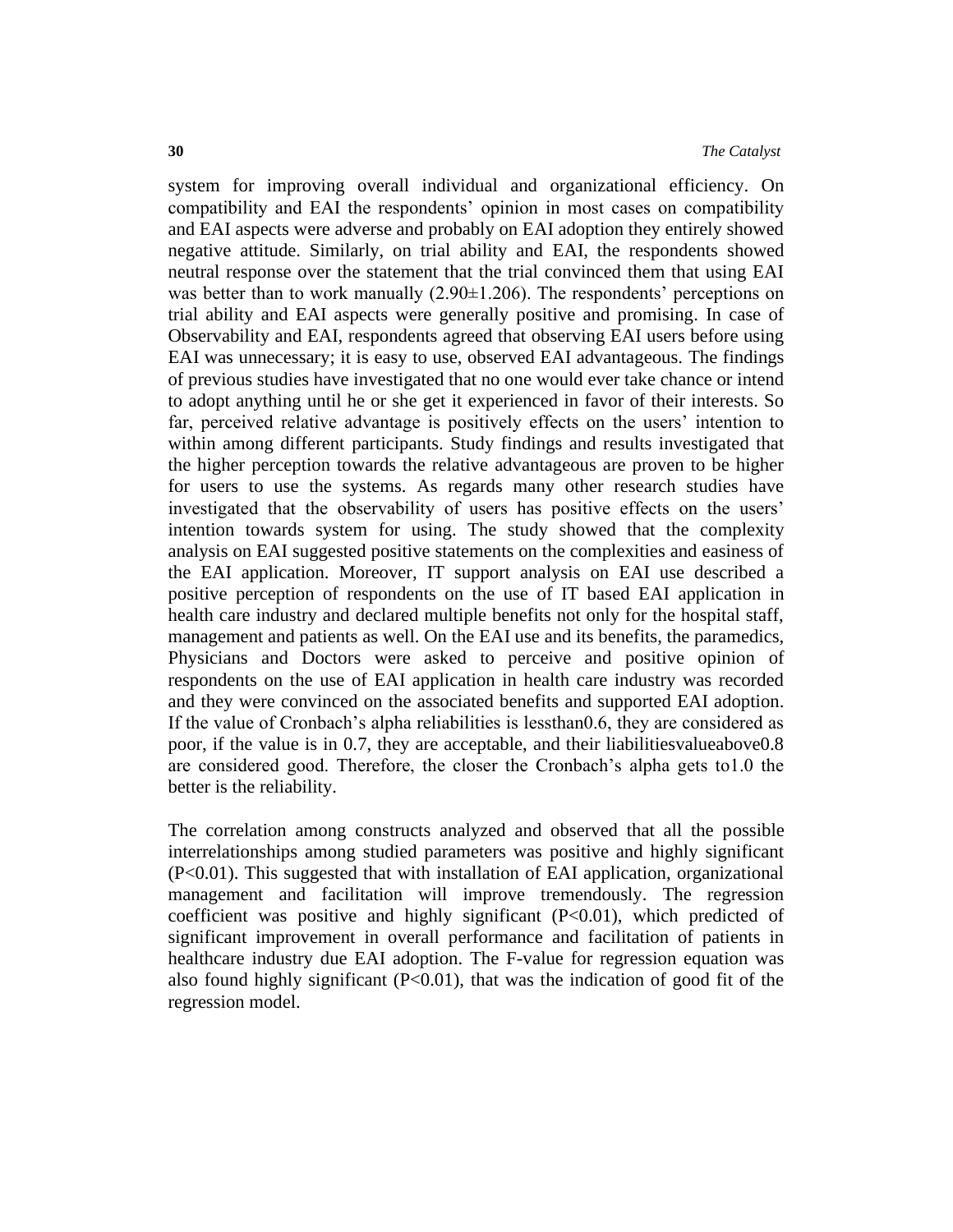#### **References**

- Abbot, A. (1991), The Future of profession: occupation and expertise in the age of organization.
- Bosch, M. V. (2010), *A selection-method for Enterprise Application Integration solutions.*
- CHEN Guoqing, G. X. (2008), IDT-TAM Integrated Model for IT Adoption\*. *Tsinghua Science And Technology*, pp. 306-311.
- Cross, I. C. (2006), *Primary Health Care Service.* International (ICRC).
- Dahl, O. (2002), *Enterprise Application Integration - Applying Patterns to the Process of Message Transformation.*
- Gabriel dos, A. C. V. & Real, J. C. (2019), Semantic Enterprise Application Integration at Service Layer: A Systematic Mapping. *Federal University of Espírito Santo - Vitória - ES - Brazil.* Federal University of Espírito Santo - Vitória - ES – Brazil, 2019, May 20.
- Hameed, I. H. (2012), Factors affecting implementation of hospital management information systems in Pakistan. *International Journal of Physical Sciences*, pp. 2818-2828, 2012, May.
- Jeffrey, L. Lark, M. A. (2002), *Evaluation of Enterprise Application Integration (EAI) and Web Services at Fitting Out and Supply Support Assistance Center.*
- Kiosk, N. (2014), *Enterprise Application Integration (EAI).* Kiosk.net.
- Maria, E, F. L. (2010), Overview of Health Sector Reform in the Philipines and Possible Opportunities for Public Private Partnership. *Asian Institute Managment (AIM).* Thiland.
- Marinos, T. Z. I. (2002), Enterprise Application Integration: An emerging Technology for Integrating ERP and Suply Chain. *Research gate,* January 2002.
- Mittman, M. C. (2002), Diffusion of Innovation in Health Care *. California : Institute for Future .*